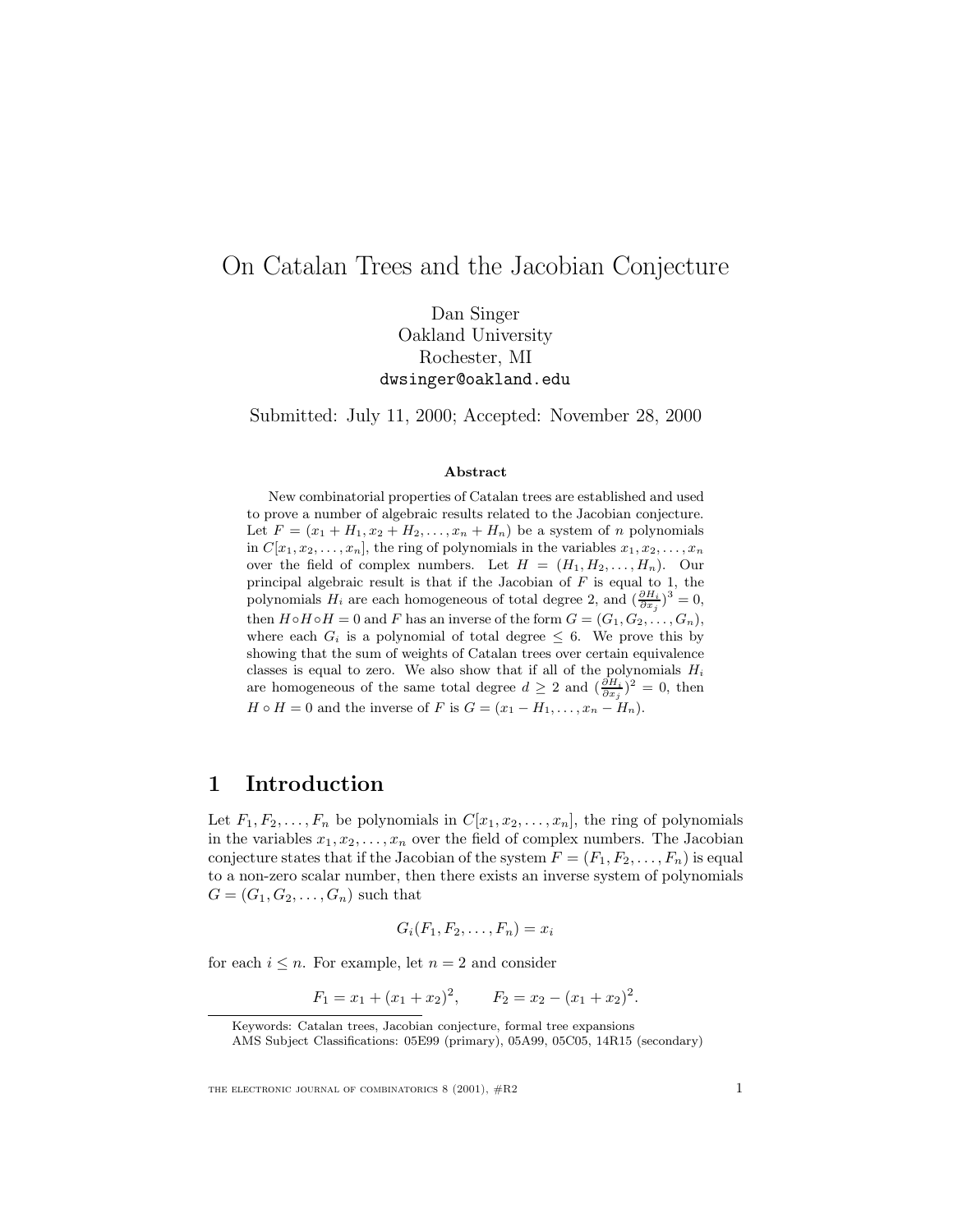Since

$$
F_1 - (F_1 + F_2)^2 = x_1
$$

and

$$
F_2 + (F_1 + F_2)^2 = x_2,
$$

the inverse to the system  $F = (F_1, F_2)$  is the system  $G = (G_1, G_2)$  defined by

$$
G_1 = x_1 - (x_1 + x_2)^2
$$
,  $G_2 = x_2 + (x_1 + x_2)^2$ .

Note that the Jacobian of  $F$  is

$$
\det \begin{bmatrix} \frac{\partial F_1}{\partial x_1} & \frac{\partial F_1}{\partial x_2} \\ \frac{\partial F_2}{\partial x_1} & \frac{\partial F_2}{\partial x_2} \end{bmatrix} = \det \begin{bmatrix} 1 + 2x_1 + 2x_2 & 2x_1 + 2x_2 \\ -2x_1 - 2x_2 & 1 - 2x_1 - 2x_2 \end{bmatrix} = 1.
$$

There are a number of partial results relating to systems in which  $F_i =$  $x_i + H_i$  for all i, where each  $H_i$  is homogeneous of the same total degree d. In this case the matrix of partial derivatives  $(\frac{\partial H_i}{\partial x_j})$  satisfies  $(\frac{\partial H_i}{\partial x_j})^n = 0$ . Wang [4] and Oda [3] have shown that the Jacobian conjecture is true of those systems for which  $d = 2$ . Bass, Connell and Wright [1] have shown that the Jacobian conjecture is true provided it is true of all systems for which  $d = 3$ . A number of authors have shown (see for example [2]) that the Jacobian conjecture is true when  $(\frac{\partial H_i}{\partial x_j})^2 = 0$ , and in this case the inverse system is given by  $G_i = x_i - H_i$ for each  $i$ . David Wright  $[5]$  gave a combinatorial proof of this result when  $n = 2$  and  $d = 3$ , using the formal tree expansion of the inverse suggested by Gurjar's formula (unpublished, but cited in [5]). While Wright's formal tree expansion is an elegant combinatorial expression of the inverse, his tree surgery approach does not easily lend itself to calculating the terms in the differential ideal generated by  $(\frac{\partial H_i}{\partial x_j})^n$ . In this paper we propose a different approach to the formal tree expansion of the inverse, and our methods give rise to the following algebraic results:

**Theorem 1.1.** Let  $F = (x_1 + H_1, x_2 + H_2, \ldots, x_n + H_n)$  be a system of poly*nomials with complex coefficients, where each*  $H_i$  *is homogeneous of total degree* d*.* Let  $H = (H_1, H_2, \ldots, H_n)$ . If  $\left(\frac{\partial H_i}{\partial x_j}\right)^2 = 0$  then the inverse of F is  $(x_1 - H_1, x_2 - H_2, \ldots, x_n - H_n)$  and  $H \circ H = 0$ , regarding H as a function from *polynomial systems to polynomial systems.* If  $(\frac{\partial H_i}{\partial x_j})^3 = 0$  and  $d = 2$  then F has *a polynomial inverse of degree*  $\leq 6$  *and*  $H \circ H \circ \tilde{H} = 0$ *.* 

We should remark that Bass, Connell and Wright [1] proved that  $2^{n-1}$  is a bound on the degree of the inverse of  $F$  when  $F$  is a quadratic system of  $n$ polynomials in  $n$  variables. Our bound on the degree of the inverse is much lower than this for large *n*, given our additional hypothesis that  $(\frac{\partial H_i}{\partial x_j})^3 = 0$ .

As an illustration of the property that  $(\frac{\partial H_i}{\partial x_j})^2 = 0 \Rightarrow H \circ H = 0$ , consider our initial example. In this case we have

$$
H_1 = (x_1 + x_2)^2, \qquad H_2 = -(x_1 + x_2)^2,
$$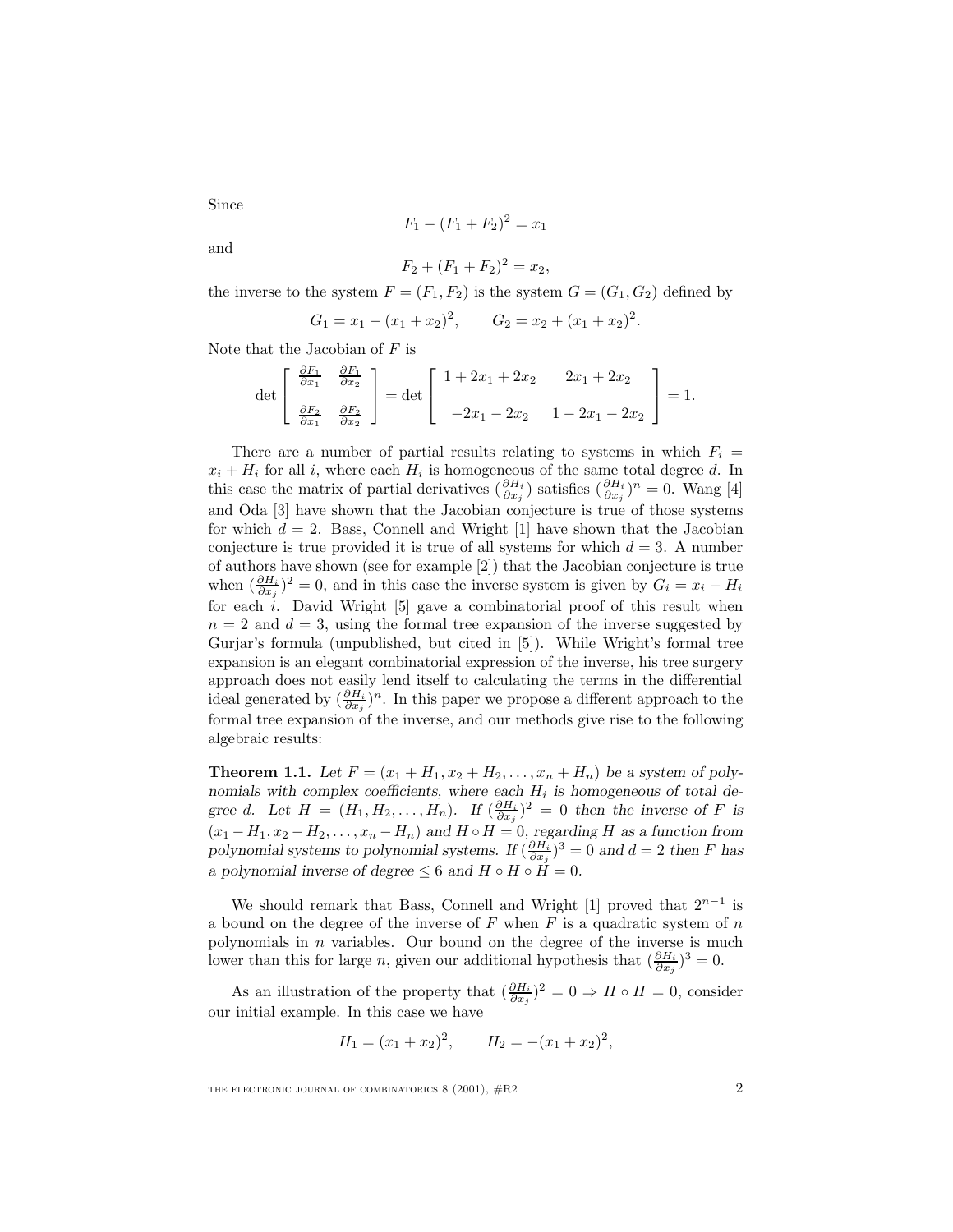$$
\begin{bmatrix}\n\frac{\partial H_1}{\partial x_1} & \frac{\partial H_1}{\partial x_2} \\
\frac{\partial H_2}{\partial x_1} & \frac{\partial H_2}{\partial x_2}\n\end{bmatrix}^2 = \begin{bmatrix}\n2x_1 + 2x_2 & 2x_1 + 2x_2 \\
-2x_1 - 2x_2 & -2x_1 - 2x_2\n\end{bmatrix}^2 = \begin{bmatrix}\n0 & 0 \\
0 & 0\n\end{bmatrix},
$$

and

$$
H \circ H = (H_1(H_1, H_2), H_2(H_1, H_2)) = ((H_1 + H_2)^2, -(H_1 + H_2)^2) = (0, 0).
$$

This paper is organized as follows. In Section 2 we show that the formal power series inverse of a system of polynomials can be expressed as sums of weights of Catalan trees. In Section 3 we will indicate how a combinatorial interpretation of  $\left(\frac{\partial H_i}{\partial x_j}\right)^n = 0$  can be combined with Gaussian elimination to show that sums of weights over equivalence classes of Catalan trees having a sufficiently large number of external vertices are zero. In order to obtain this result we will need to establish new combinatorial properties of Catalan trees. This is the subject of Section 4. In Section 5 we use our understanding of Catalan trees to prove Theorem 1.1. Our methods give rise to a number of difficult questions about these combinatorial objects, which we pose in the concluding section of this paper.

## **2 Catalan Tree Expansion of the Inverse**

Catalan trees are rooted planar trees whose internal vertices have out-degree  $\geq$  2. We will denote the set of Catalan trees by C and the set of Catalan trees having  $p$  external vertices by  $C_p$ . Internal vertices are vertices which have successor vertices, and external vertices are those which do not (they are also known as leaves). For example,  $C_4$  consists of the trees



By definition, for  $p \geq 2$  we have

$$
T_1T_2\cdots T_k
$$
  
\n
$$
C_p = \bigcup_{\begin{array}{l}2 \leq k \leq p\\p_1 + \cdots + p_k = p\end{array}} \{\begin{array}{l} \\ \bigvee \end{array}} \qquad : T_1 \in C_{p_1}, \ldots, T_k \in C_{p_k}\}.
$$

In order to express the inverse of  $F = x + H$  as sums of weights of Catalan trees, we need to introduce the notion of vertex colors. Given the finite set of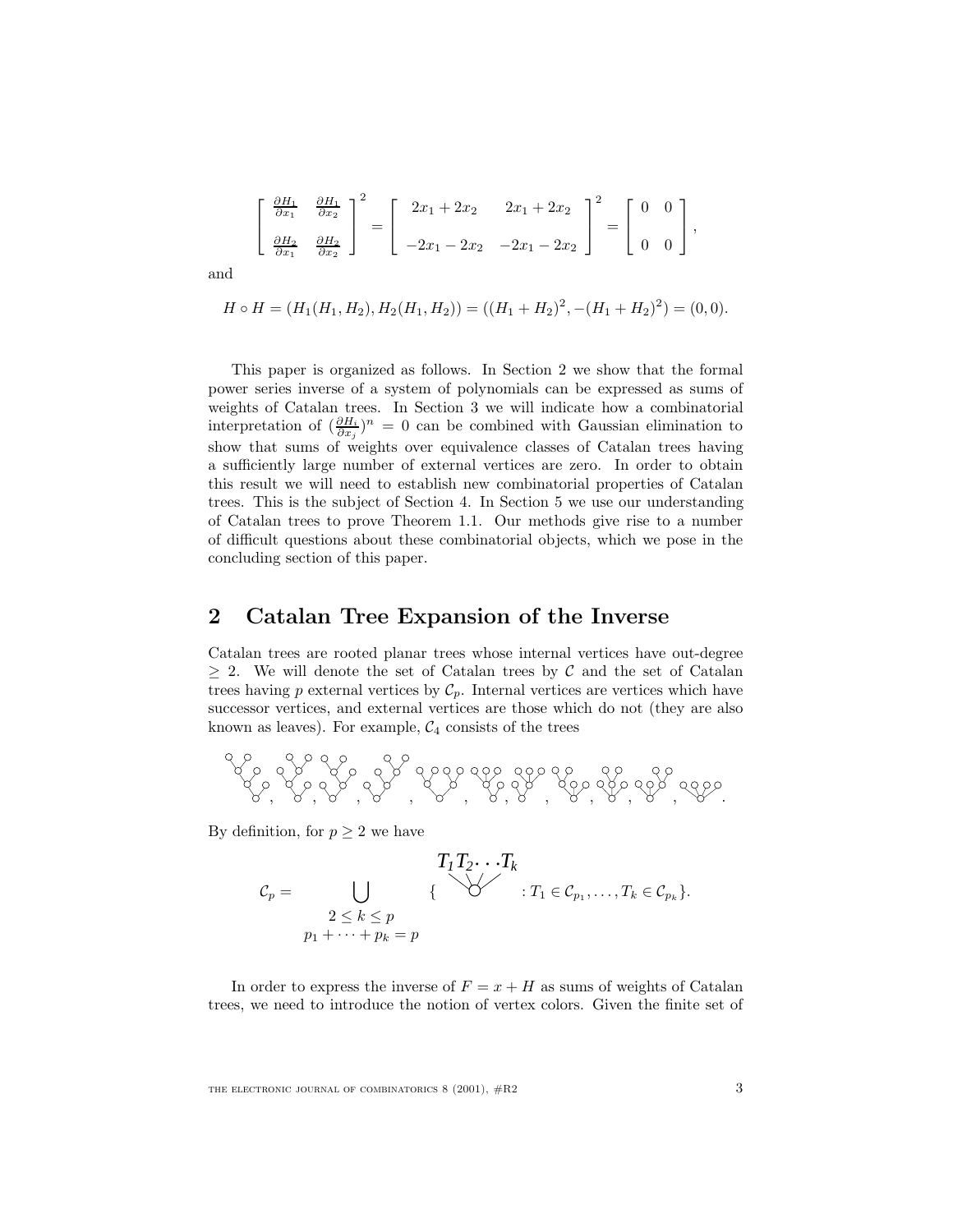colors  $\{1, 2, ..., n\}$ , we recursively define for each  $i \leq n$  the set  $\mathcal{C}^{(i)}$ , consisting of colored Catalan trees with root colored  $i$ , by

$$
\mathcal{C}^{(i)} = \bigcup_{p=1}^{\infty} \mathcal{C}_p^{(i)},
$$

 $C_1^{(i)} = \{ \begin{matrix} \bigcup_i \end{matrix}$ 

where

and

$$
T_1 T_2 \cdots T_k
$$
  
\n
$$
C_p^{(i)} = \bigcup_{\substack{2 \le k \le p \\ p_1 + \cdots + p_k = p \\ 1 \le i_1 \le \cdots \le i_k \le n}} \{ \bigvee_{i=1}^{j} \{ \bigvee_{i=1}^{j} \{ \bigvee_{j=1}^{j} \} \{ \bigvee_{i=1}^{j} \{ \bigvee_{j=1}^{j} \} \} \}.
$$





Figure 2.1: A Colored Tree

Given a system of polynomials  $F = (F_1, F_2, \ldots, F_n)$ , where  $F_i = x_i + H_i$ and  $\langle i \rangle$ 

$$
H_i = \sum_{\substack{k \geq 2 \\ 1 \leq i_1 \leq i_2 \leq \cdots \leq i_k \leq n}} h_{i_1, i_2, \ldots, i_k}^{(i)} x_{i_1} x_{i_2} \cdots x_{i_k},
$$

we define a weight function w on  $\bigcup_{i=1}^n C^{(i)}$  in the following way: Let  $T \in C^{(i)}$ . Let  $V_I(T)$  denote the set of internal vertices of T, and let  $V_E(T)$  denote the set of external vertices of T. For each vertex v of T, let  $c(v)$  denote the color of v.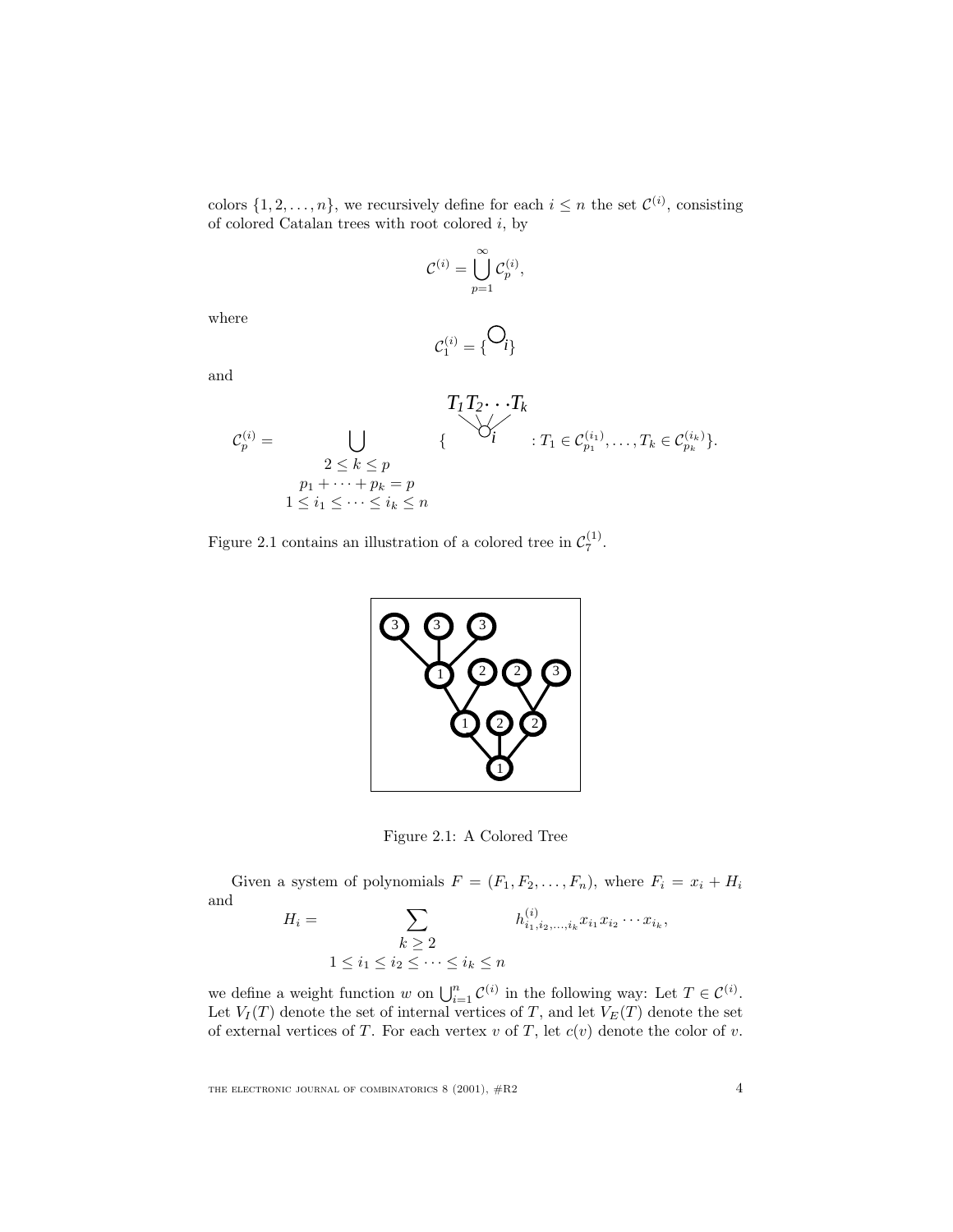For each internal vertex v of T, let  $m(v)$  denote the multiset consisting of the colors of the immediate successors of  $v$ . We then define

$$
w(T) = (-1)^{|V_I(T)|} \prod_{v \in V_I(T)} h_{m(v)}^{(c(v))} \prod_{v \in V_E(T)} x_{c(v)}.
$$

For example, the weight of the colored tree in Figure 2.1 is

$$
h_{1,2,2}^{(1)}h_{1,2}^{(1)}h_{3,3,3}^{(1)}h_{2,3}^{(2)}x_2^3x_3^4.
$$

An alternate way to compute the weight function is by means of the recursive definition

$$
w\begin{pmatrix} \bigcirc_i \\ i \bigcirc_j \bigcirc_j = x_i, \\ \bigcirc_i' \bigcirc_j = -h_{i_1, i_2, \dots, i_k} \prod_{j=1}^k w(T_j), \end{pmatrix}
$$

where  $T_j \in \mathcal{C}^{(i_j)}$  for each j.

We can now express the formal power series inverse of the system  $F$  as sums of weights of Catalan trees. We define  $G_i \in C[[x_1, x_2, \ldots, x_n]]$  for each i by

$$
G_i = \sum_{T \in \mathcal{C}^{(i)}} w(T).
$$

This sum is well-defined because the total degree of  $w(T)$  is p for all  $T \in C_p^{(i)}$ , and each of the sets  $\mathcal{C}_p^{(i)}$  is finite.

**Theorem 2.1.** *With notation as above,*

$$
F_i(G_1, G_2, \ldots, G_n) = x_i
$$

*for each* i*.*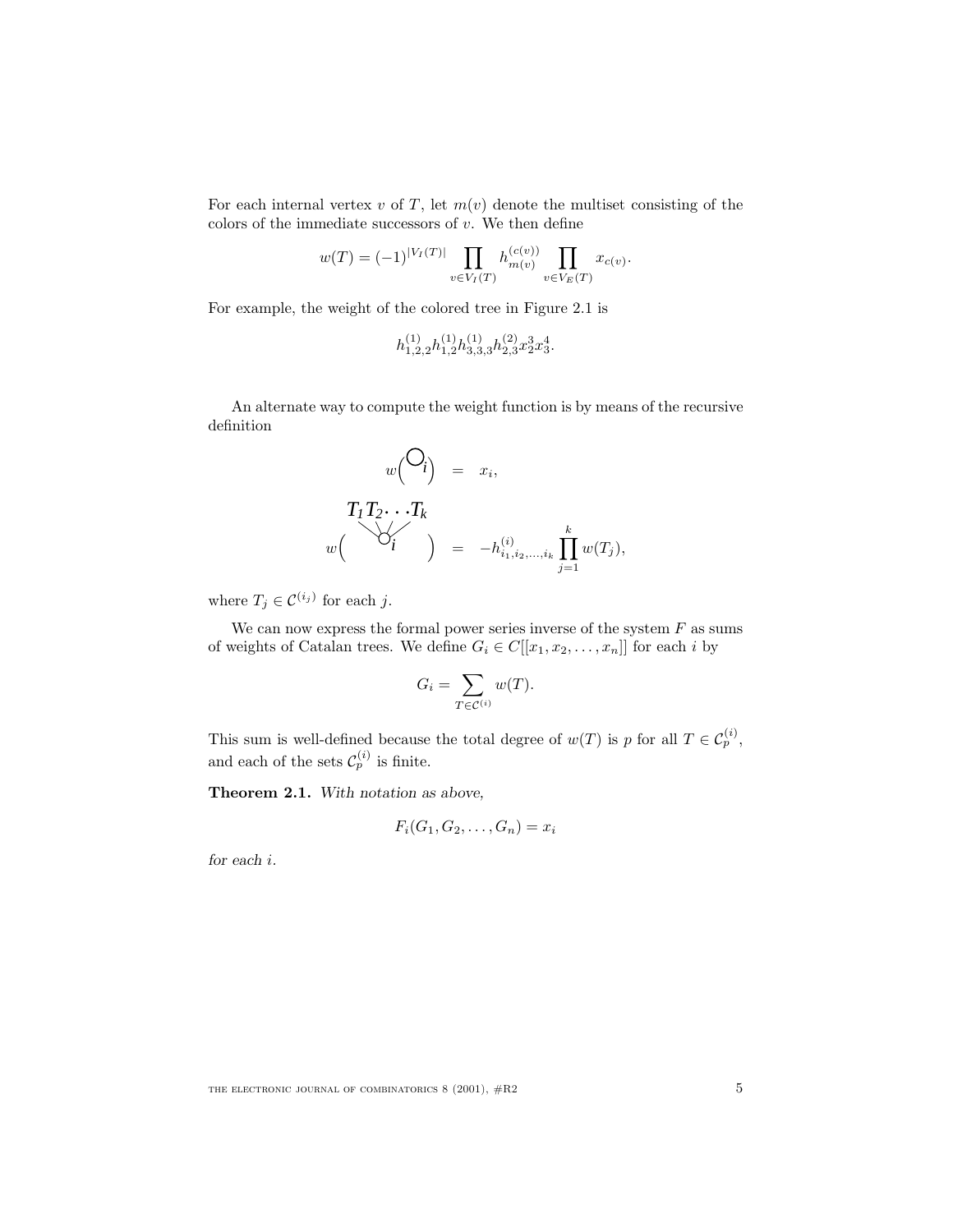*Proof.* Using the definition of  $\mathcal{C}^{(i)}$  and the recursive definition of the weight function, we have

$$
G_{i} = \sum_{T \in \mathcal{C}^{(i)}} w(T)
$$
  
\n
$$
T_{1}T_{2} \cdots T_{k}
$$
  
\n
$$
= x_{i} + \sum_{k \geq 2} w(\sum_{i} i_{j})
$$
  
\n
$$
T_{1}T_{2} \cdots T_{k}
$$
  
\n
$$
= x_{i} - \sum_{k \geq 2} h_{i_{1},i_{2},...,i_{k}}^{(i)} \prod_{j=1}^{k} w(T_{j})
$$
  
\n
$$
= x_{i} - \sum_{k \geq 2} h_{i_{1},i_{2},...,i_{k}}^{(i)} \prod_{j=1}^{k} w(T_{j})
$$
  
\n
$$
= x_{i} - \sum_{k \geq 2} h_{i_{1},i_{2},...,i_{k}}^{(i)} G_{i_{1}} G_{i_{2}} \cdots G_{i_{k}}
$$
  
\n
$$
= x_{i} - \sum_{k \geq 2} h_{i_{1},i_{2},...,i_{k}}^{(i)} G_{i_{1}} G_{i_{2}} \cdots G_{i_{k}}
$$
  
\n
$$
= x_{i} - H_{i}(G_{1}, G_{2},..., G_{n}),
$$

hence

$$
F_i(G_1, G_2, \ldots, G_n) = G_i + H_i(G_1, G_2, \ldots, G_n) = x_i
$$

for each  $i.$ 

It will be convenient to ignore the vertex colors of a tree  $T \in \mathcal{C}^{(i)}$  and to regard only the underlying tree, shape(T), which resides in  $\mathcal C$ . This leads us to define the weight function  $w_i$  on  $\mathcal C$  by

$$
w_i(T) = \sum_{\substack{S \in \mathcal{C}^{(i)} \\ \text{shape}(S) = T}} w(S).
$$

Using this definition we have

$$
G_i = \sum_{T \in \mathcal{C}} w_i(T).
$$

The Jacobian conjecture states that if the Jacobian of  $F = (F_1, F_2, \ldots, F_n)$ is a non-zero scalar, then each  $G_i$  is a polynomial. This is equivalent to saying that

$$
\sum_{T \in \mathcal{C}_p} w_i(T) = 0 \tag{2.1}
$$

THE ELECTRONIC JOURNAL OF COMBINATORICS  $8$  (2001),  $\#R2$  6

 $\Box$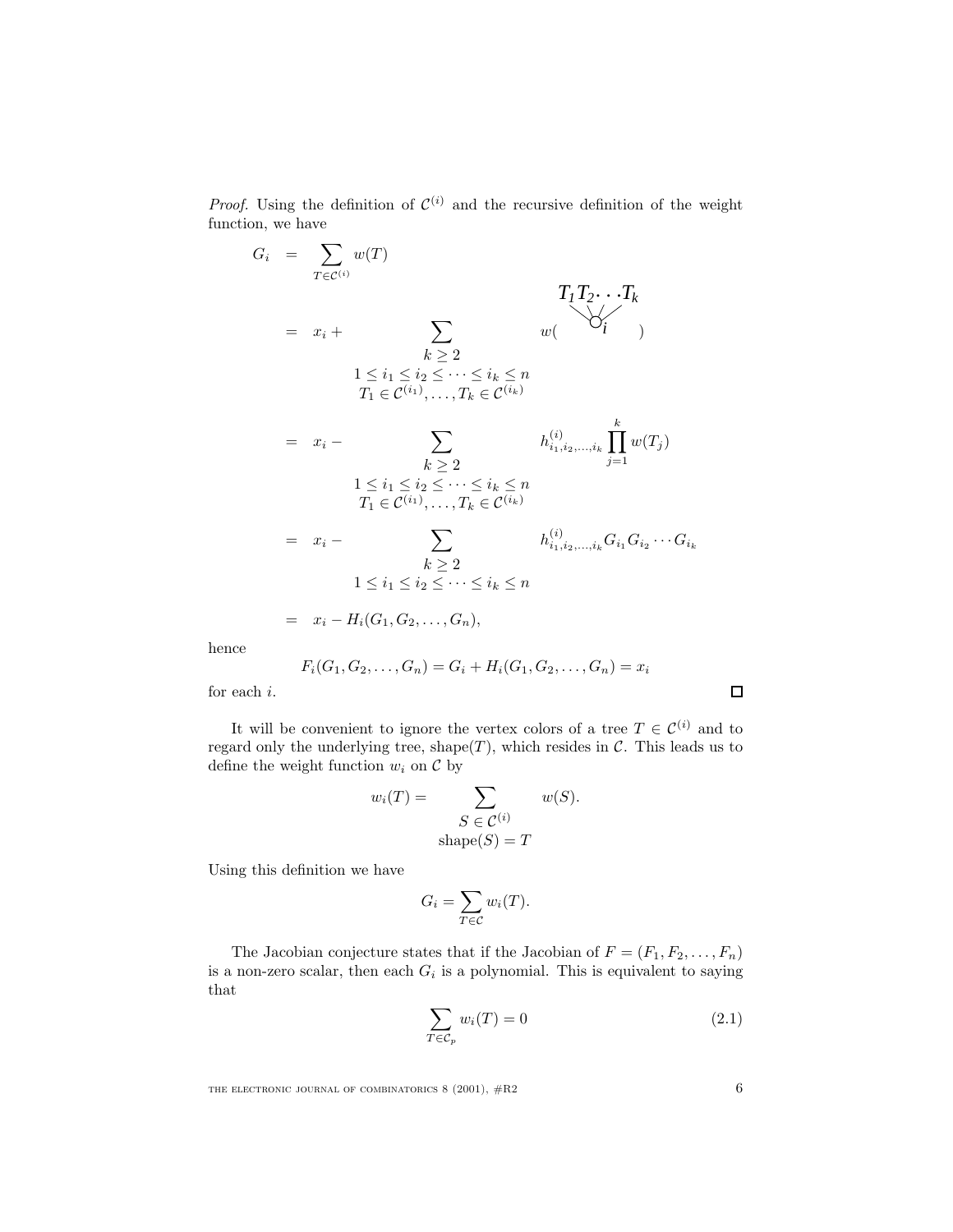for all  $i$  and sufficiently large  $p$ . In the next section, we will use a combinatorial argument to prove that if  $(\frac{\partial H_i}{\partial x_j})^2 = 0$  and each  $H_i$  is homogeneous of degree 2 then  $H \circ H = 0$  is true, and we will describe a strategy for proving 2.1. This will motivate the subsequent combinatorial analysis of Catalan trees.

# $3 \quad \text{Exploiting } (\frac{\partial H_i}{\partial x_j})^n = 0$

If  $F = (x_1 + H_1, x_2 + H_2, \ldots, x_n + H_n)$  is a system of polynomials having Jacobian equal to 1, and if each  $H_i$  is homogeneous of the same total degree, then  $(\frac{\partial H_i}{\partial x_j})^n = 0$ . We can translate this fact into a combinatorial property of a certain class of Catalan trees. We will begin by defining marked Catalan trees and the formal multiplication of marked trees with other Catalan trees.

A marked Catalan tree is a pair  $(T, v)$ , where T is a Catalan tree and v is an external vertex of T. We will denote by  $(C, *)$  the set of marked Catalan trees. Marked Catalan trees having p external vertices are denoted by  $(\mathcal{C}_p, *),$  marked colored Catalan trees with root colored i are denoted by  $(\mathcal{C}^{(i)}, *)$ , etc. We will also denote by  $\mathcal{C}^{(i,j)}$  the set  $\{(T,v) \in (\mathcal{C}^{(i)}, *) : c(v) = j\}$ , where  $c(v)$  denotes the color of the vertex  $v$ . The shape of a marked Catalan tree is the underlying marked Catalan tree (minus the vertex colors, but including the same marked vertex).

Marked Catalan trees can be multiplied together in a natural way. Let  $(S, u)$ and  $(T, v)$  be elements of  $(C, *)$ . We set  $(S, u)(T, v)$  equal to the marked tree obtained by replacing the vertex u in S by  $(T, v)$ . For example, if

$$
(S, u) = \bigotimes^{\mathcal{Q} \setminus \mathcal{Q}} \mathcal{C}
$$

and

$$
(T,v)=\bigotimes^{\mathcal{O}}\, ,
$$

then

$$
(S, u)(T, v) = \bigotimes^{\mathbb{Q}_p^{\mathbb{Q}_p} \otimes \mathbb{Q}_p^{\mathbb{Q}_p}}.
$$

Similarly, we can multiply a marked tree  $(S, u)$  and an unmarked tree T to obtain an unmarked tree  $(S, u)T$ .

We will extend our weight function to marked Catalan trees as follows:

$$
w_{i,j}(T,v) = (-1)^{|V_I(T)|} \sum_{\substack{(S,v) \in C^{(i,j)} \\ \text{shape}(S,v) = (T,v)}} \prod_{u \in V_I(S)} h_{m(u)}^{(c(u))} \prod_{u \in V_E(S) - \{v\}} x_{c(u)}
$$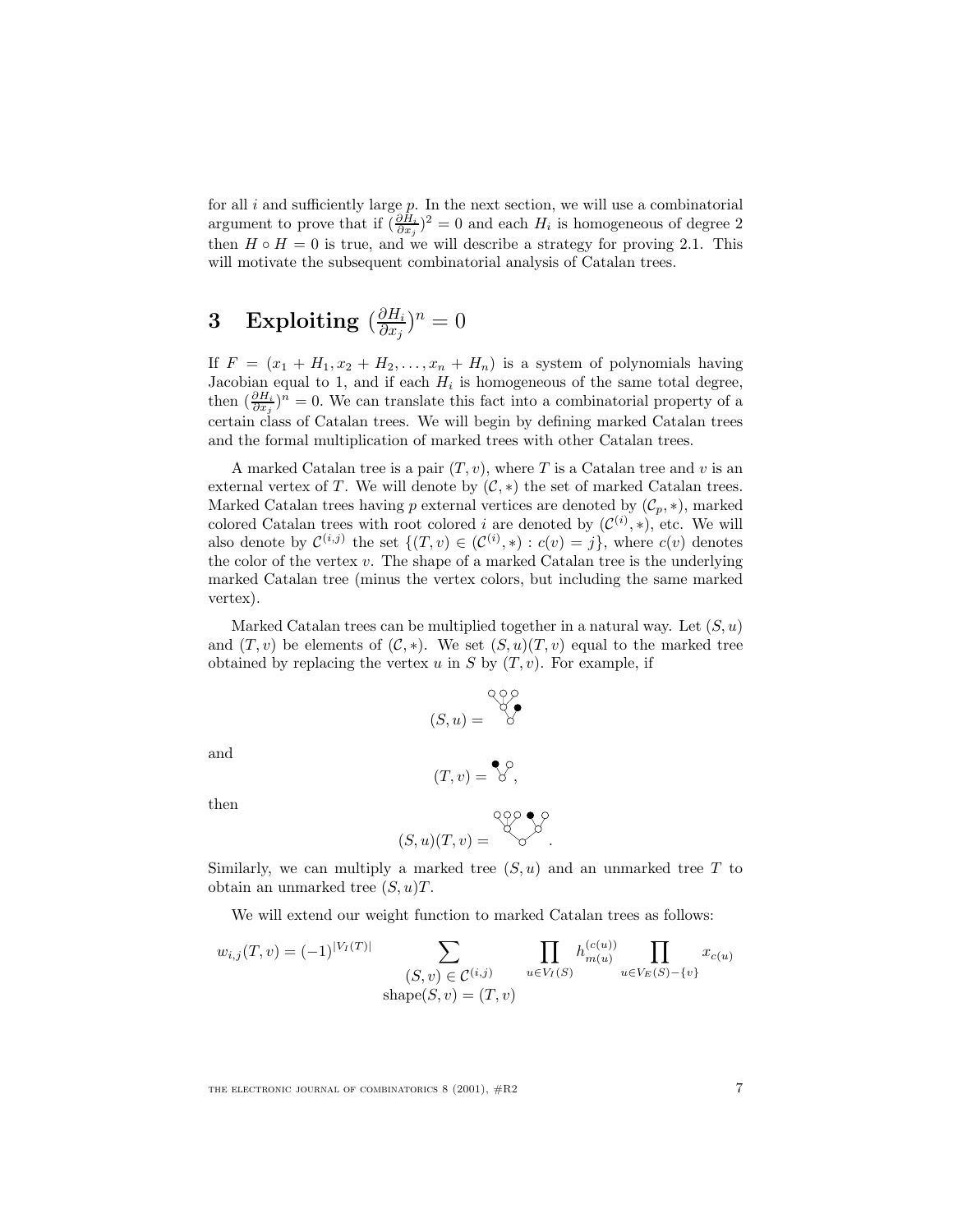$$
= \frac{1}{x_j} \sum_{\substack{(S,v) \in \mathcal{C}^{(i,j)} \\ \text{shape}(S,v) = (T,v)}} w(S).
$$

Note that with this definition we have

$$
w_{i,j}((S, u)(T, v)) = \sum_{k=1}^{n} w_{i,k}(S, u) w_{k,j}(T, v)
$$

and

$$
w_i((S, u)T) = \sum_{j=1}^n w_{i,j}(S, u)w_j(T).
$$

Of particular interest are those marked trees having height equal to the number of their internal vertices, which we call chains. For example, the marked tree b

$$
(T, v) = \overset{\circ}{\diamond} \overset{\circ}{\diamond} \overset{\circ}{\diamond}
$$

is a chain of height 3. We will denote the set of all chains in  $(C, *)$  by  $CH$  and those of height  $k$  by  $CH_k$ . Note that a chain of height  $k$  can be viewed as the formal product of  $k$  chains of height 1. With notation as in Section 2, we have

$$
\sum_{(T,v)\in CH_1} w_{i,j}(T,v) = -\frac{\partial H_i}{\partial x_j}.
$$

Therefore we have the matrix identity

$$
\left(\sum_{(T,v)\in CH_k} w_{i,j}(T,v)\right) = \left(\sum_{(T,v)\in CH_1} w_{i,j}(T,v)\right)^k = (-1)^k \left(\frac{\partial H_i}{\partial x_j}\right)^k
$$

for each positive integer  $k$ . In particular, we have the following theorem:

**Theorem 3.1.** With notation as above, if  $F = (x_1 + H_1, x_2 + H_2, \ldots, x_n + H_n)$  is *a system of polynomials with Jacobian equal to 1, and if each*  $H_i$  *is homogeneous of the same total degree, then*

$$
\left(\sum_{(T,v)\in CH_n} w_{i,j}(T,v)\right) = (-1)^n \left(\frac{\partial H_i}{\partial x_j}\right)^n = 0.
$$

In combinatorics, a picture is worth a thousand definitions. Keeping this in mind, we will give a combinatorial argument that  $H \circ H = 0$ , given that  $H =$  $(H_1, H_2, \ldots, H_n)$  is a system of polynomials such that each  $H_i$  is homogeneous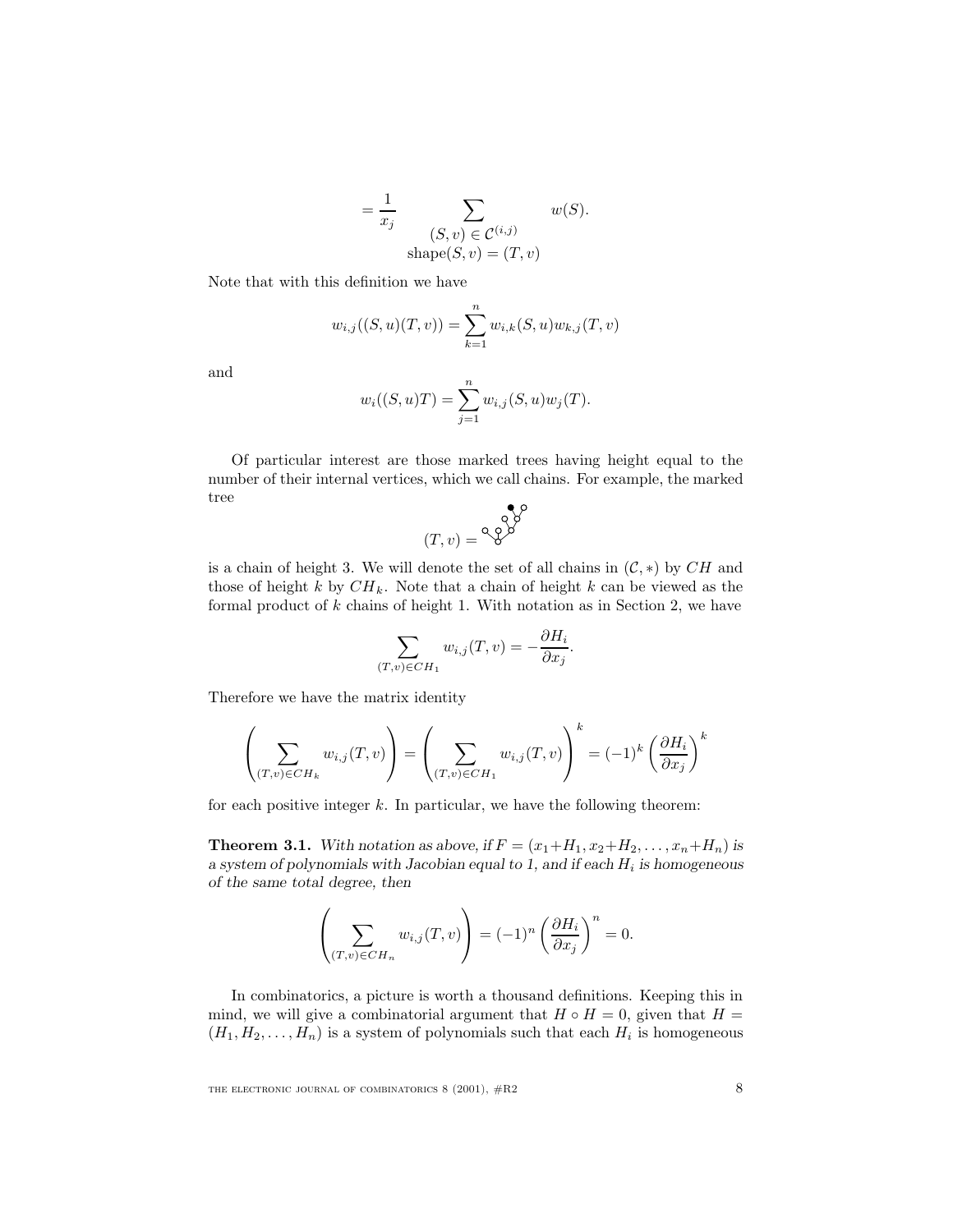of degree 2 and that  $(\frac{\partial H_i}{\partial x_j})^2 = 0$ . This will motivate the definitions to come when we make our more general arguments.

Given a Catalan tree  $T$ , we will let  $[T]$  denote the equivalence class of all trees isomorphic to T as a rooted tree. Given a marked Catalan tree  $(T, v)$ , we will let  $[T, v]$  denote the equivalence class of all trees isomorphic to  $(T, v)$  as a rooted tree, where the isomorphism sends marked vertex to marked vertex. For example, the trees isomorphic to

$$
\textbf{P}_{\text{S}}^{\text{S}}
$$

are

$$
\mathcal{C}_{\mathcal{S},\mathcal{S}}\mathcal{C}_{\mathcal{S},\mathcal{S}}\mathcal{C}_{\mathcal{S},\mathcal{S}}\mathcal{C}_{\mathcal{S}}
$$

We will denote by  $w_i[T]$  and  $w_{i,j}[T,v]$  the expressions

$$
w_i[T] = \sum_{S \in [T]} w_i(T)
$$

and

$$
w_{i,j}[T,v] = \sum_{(S,v) \in [T,v]} w_{i,j}(S,v).
$$

In order to show that  $H \circ H = 0$ , we must show that

$$
\begin{bmatrix} \circ \circ \circ \circ \\ \circ \circ' \end{bmatrix} = 0 \tag{3.1}
$$

for each i. We know that

$$
\left(w_{i,j}\begin{bmatrix} \mathcal{S}^{\circlearrowleft}_{\circlearrowleft} \\ \mathcal{S}^{\circlearrowright} \end{bmatrix}\right) = \left(\frac{\partial H_i}{\partial x_j}\right)^2 = 0.
$$

Let  $p$  and  $q$  be indeterminants. Regarding

$$
\bigotimes_{w_{i,j}[\phantom{a} \otimes \phantom{a} \otimes \phantom{a}]}^{\bullet \bullet}
$$

as a function of  $x_1, x_2, \ldots, x_n$ , we have

$$
w_{i,j} \begin{bmatrix} \diamondsuit \diamondsuit \\ \diamondsuit' \end{bmatrix} \left( w_1[\circ]p + w_1 \begin{bmatrix} \diamondsuit \diamondsuit \\ q, \dots, w_n[\circ]p + w_n \end{bmatrix} \begin{bmatrix} \diamondsuit \diamondsuit \\ q \end{bmatrix} q \right) = 0
$$

for each  $i$  and  $j$ . On the other hand,

$$
\bigotimes_{w_{i,j}} \bigotimes^{\mathcal{O}}_{j} \left( w_{1}[\circ] p + w_{1} \bigotimes^{\mathcal{O}}_{j} q, \ldots, w_{n}[\circ] p + w_{n} \bigotimes^{\mathcal{O}}_{j} q \right) =
$$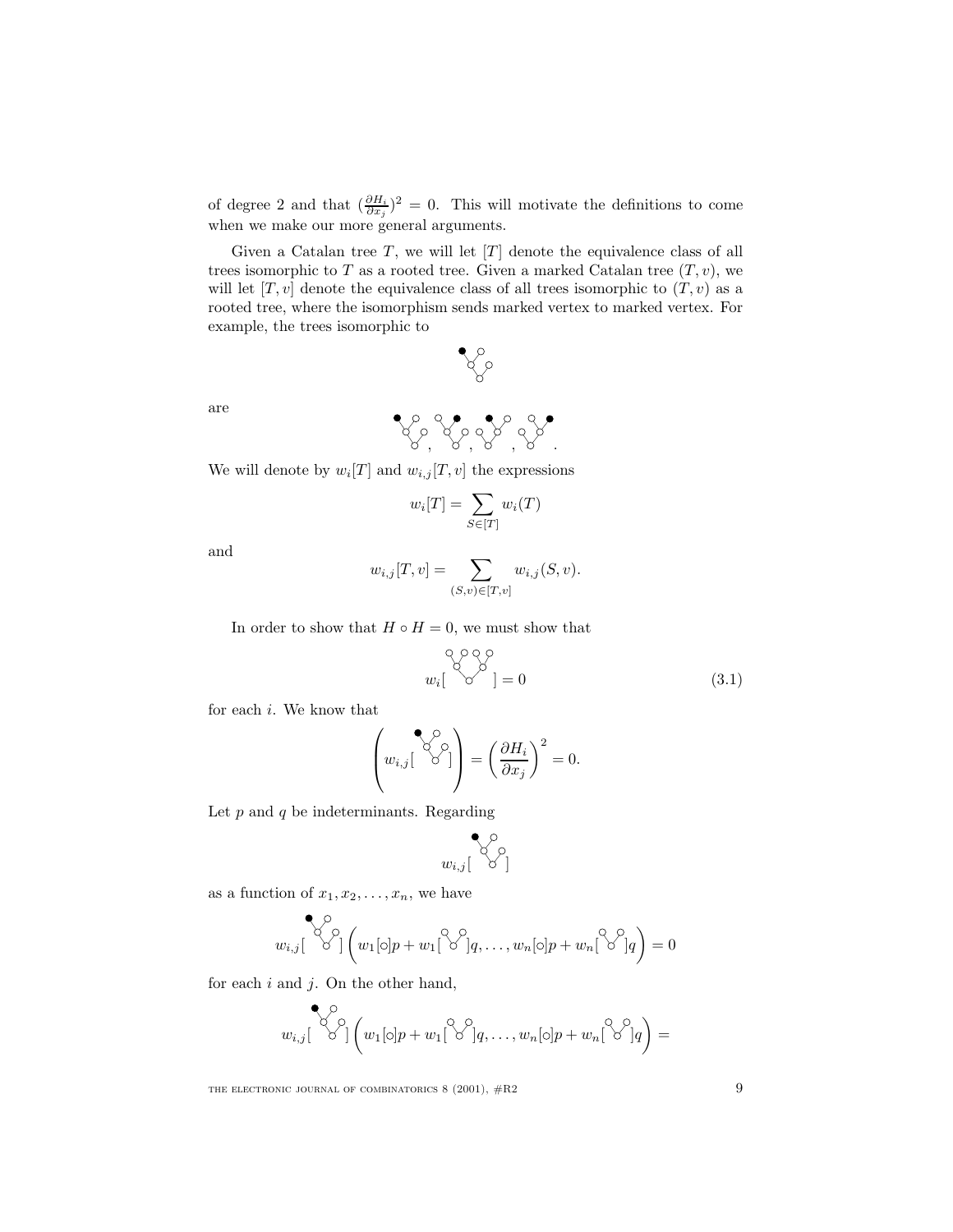

Hence, taking the coefficient of  $pq$ , we obtain

$$
\bigotimes_{w_{i,j}} \bigotimes^{\mathcal{O}} \bigotimes^{\mathcal{O}}_{j} + w_{i,j} [\bigotimes^{\mathcal{O}}_{j}]=0
$$

for each  $i$  and  $j$ .

Observe that we have the matrix equation

$$
\left(w_{i,j}\begin{bmatrix} \sqrt[n]{\sqrt[n]{\zeta}} \\ \sqrt[n]{\zeta} \end{bmatrix} + w_{i,j}\begin{bmatrix} \sqrt[n]{\zeta} \\ \sqrt[n]{\zeta} \end{bmatrix}\right) \times \begin{bmatrix} w_1[\circ] \\ \vdots \\ w_n[\circ] \end{bmatrix} = \begin{bmatrix} \sqrt[n]{\zeta} \begin{bmatrix} \sqrt[n]{\zeta} \\ \sqrt[n]{\zeta} \\ \vdots \\ \sqrt[n]{\zeta} \end{bmatrix} + w_1\begin{bmatrix} \sqrt[n]{\zeta} \\ \sqrt[n]{\zeta} \end{bmatrix} \\ \vdots \\ 4w_n\begin{bmatrix} \sqrt[n]{\zeta} \\ \sqrt[n]{\zeta} \end{bmatrix} + w_n\begin{bmatrix} \sqrt[n]{\zeta} \\ \sqrt[n]{\zeta} \end{bmatrix} \end{bmatrix}.
$$

The multiplicity 4 arises because there are four ways to produce

888

by multiplying an element in the class of

$$
\mathcal{L}^{\mathcal{S}}
$$

and an element in the class of  $\circ$ . We can now say that

$$
\begin{array}{c}\n 8 \times 8 \\
 4w_i \begin{bmatrix} 8 \\
 6\n \end{bmatrix} + w_i \begin{bmatrix} 8 \\
 6\n \end{bmatrix} = 0\n \end{array}
$$
\n(3.2)

for each  $i \leq n$ . On the other hand, we also have

$$
\begin{bmatrix} 0 \\ \vdots \\ 0 \end{bmatrix} = \left(\frac{\partial H_i}{\partial x_j}\right)^2 \times \begin{bmatrix} w_1[^{\diamondsuit} {\diamondsuit}^{\circ}] \\ \vdots \\ w_n[^{\diamondsuit} {\diamondsuit}^{\circ}] \end{bmatrix} = \left(w_{i,j}[^{\diamondsuit} {\diamondsuit}^{\circ}] \right) \times \begin{bmatrix} w_1[^{\diamondsuit} {\diamondsuit}^{\circ}] \\ \vdots \\ w_n[^{\diamondsuit} {\diamond}^{\circ}] \end{bmatrix}
$$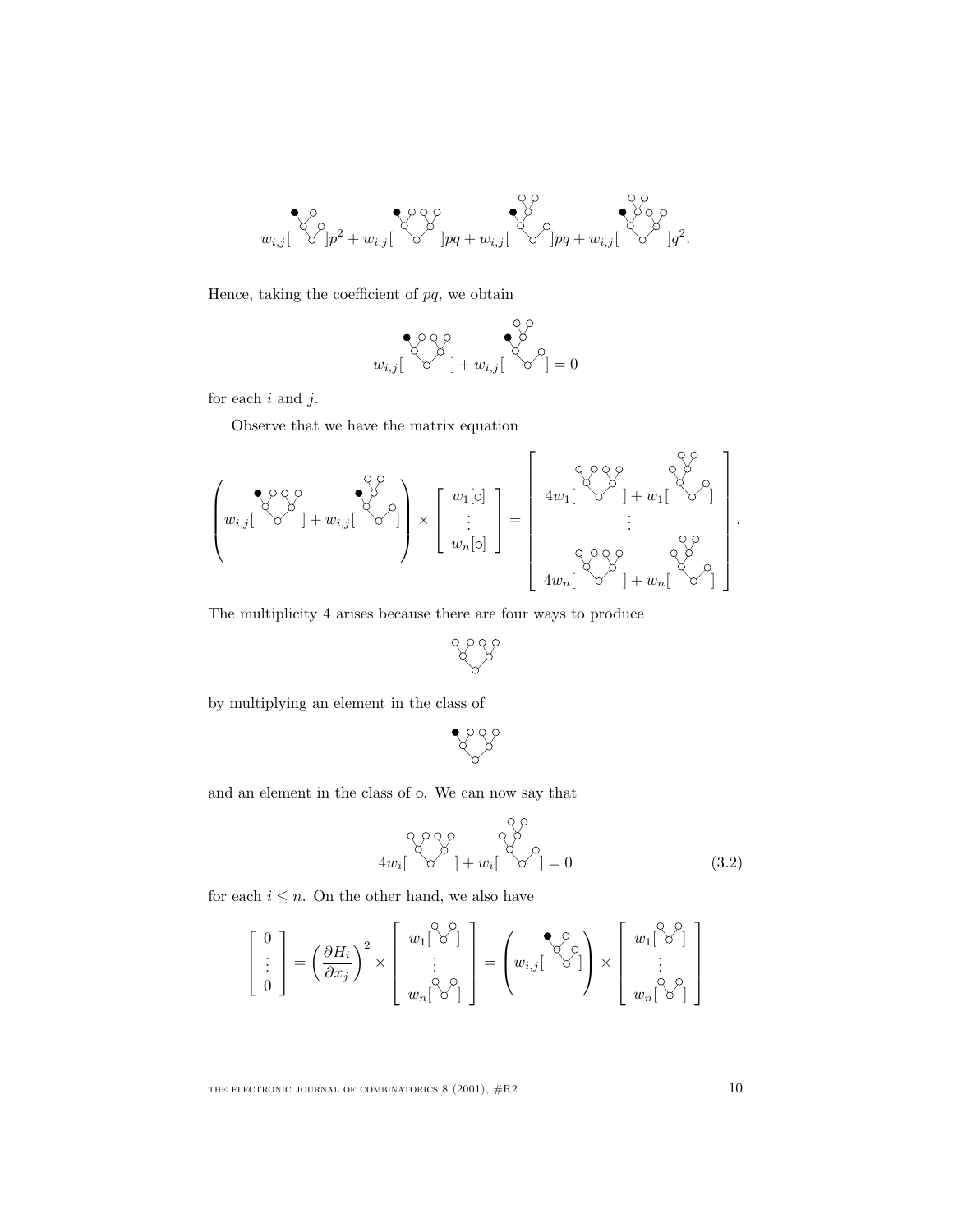

the last equality holding because we are summing over an equivalence class of trees. Hence

$$
w_i \begin{bmatrix} 0 \\ 0 \\ 0 \end{bmatrix} = 0 \tag{3.3}
$$

for each i. Combining equations  $3.2$  and  $3.3$  we arrive at  $3.1$ . The multiplicity 4 encountered in 3.2 illustrates why we need to work in a field of characteristic zero.

The arguments leading to 3.1 are rather ad hoc. However, our strategy is clear: in order to prove that  $w_i[T] = 0$  for some Catalan tree T, we must identify a finite subset of trees  $\{T_1,\ldots,T_k\}$  which contains T, produce a collection L of linear combinations of the form

$$
\sum_j \alpha_j w_i[T_j],
$$

show that  $w_i[T]$  belongs to the span of the elements of L over the rationals by performing Gaussian elimination, and show that each element of L evaluates to zero when  $(\frac{\partial H_i}{\partial x_j})^n = 0$ . In order to perform Gaussian elimination, one must impose an ordering on  $\{T_1,\ldots,T_k\}$  and characterize the leading term of each element of L. This is the focus of the remainder of this paper.

## **4 Combinatorial Properties of Catalan Trees**

#### **Equivalence Classes of Catalan Trees**

We begin by defining carefully the equivalence relation on  $\mathcal{C}$ . Two trees are equivalent if and only if they are isomorphic as rooted non-planar graphs. Hence equivalent trees must have the same number of external vertices. In general, if S and T are trees with at least two external vertices, and

$$
S_1S_2\cdots S_j
$$

$$
S = \bigvee
$$

and

$$
T_1T_2\cdots T_k
$$
  

$$
T = \bigotimes Y
$$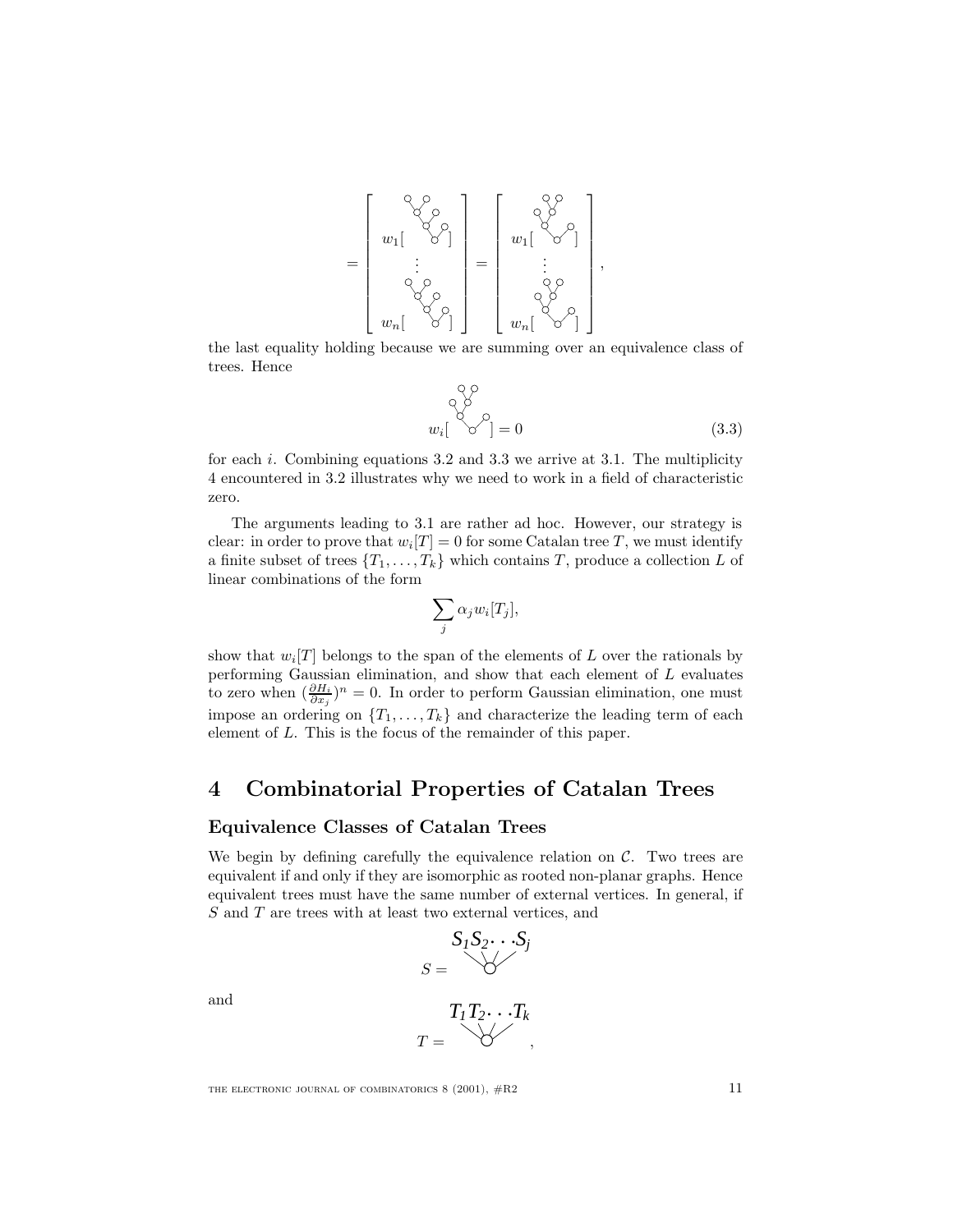then S is equivalent to T if and only if  $j = k$  and there exists a permutation  $\sigma$ such that  $T_i \equiv S_{\sigma(i)}$  for all i. We will define an equivalence relation on  $(C, *)$ similarly, adding that the graph isomorphism must map a marked vertex to another marked vertex. No marked tree is equivalent to an unmarked tree.

#### **Branch Words, Multisets, Chains, and Shuffles**

In order to exploit  $(\frac{\partial H_i}{\partial x_j})^n = 0$ , we must have a language to describe the chains which occur in each Catalan tree. We define the branch word  $B_v(T)$  of a tree  $(T, v) \in (\mathcal{C}, *)$  recursively as follows. If  $(T, v)$  consists of a single marked vertex then we set  $B_v(T)$  equal to the empty word. Otherwise, write



and suppose that  $v \in V_E(T_i)$ . Let M represent the multiset of subtrees  $\{T_i:$  $1 \leq j \leq k$  and  $j \neq i$ . We set  $B_v(T)$  equal to the word  $B_v(T_i)M$ . We say that branch words  $B_1 = M_1 M_2 \dots M_j$  and  $B_2 = N_1 N_2 \dots N_k$  are equivalent to each other if and only if  $j = k$  and  $M_i \equiv N_i$  for all i, that is if there is a bijection  $\phi_i : M_i \to N_i$  for each i such that  $T \equiv \phi_i(T)$  for all  $T \in M_i$ .

The branch multiset  $M_v(T)$  of a marked tree  $(T, v)$  is the union of the multisets occuring in the branch word  $B_v(T)$ .  $M_v(T)$  contains the subtrees branching from the unique path in T from the root to v. The subtree of T at a vertex  $u$  is defined to be the induced subgraph of  $T$  on the vertex  $u$  and all of its successors in  $T$ .

The chain  $C_v(T)$  of a marked tree  $(T, v)$  is the marked tree that results by replacing each of the subtrees of T in  $M_v(T)$  by the tree with a single vertex.

A shuffle of a marked tree  $(T, v)$  is any marked tree  $(T', v)$  that results by replacing the external vertices of the chain  $C_v(T)$  by the subtrees of T in  $M_v(T)$ in something other than their original positions in  $T$ . A shuffle of an unmarked tree T is any tree T' that results by factoring T into  $(A, u)(B, v)C$ , shuffling  $(B, v)$  to obtain  $(B', v)$ , and setting T' equal to  $(A, u)(B', v)C$ .

As an illustration of these ideas, let

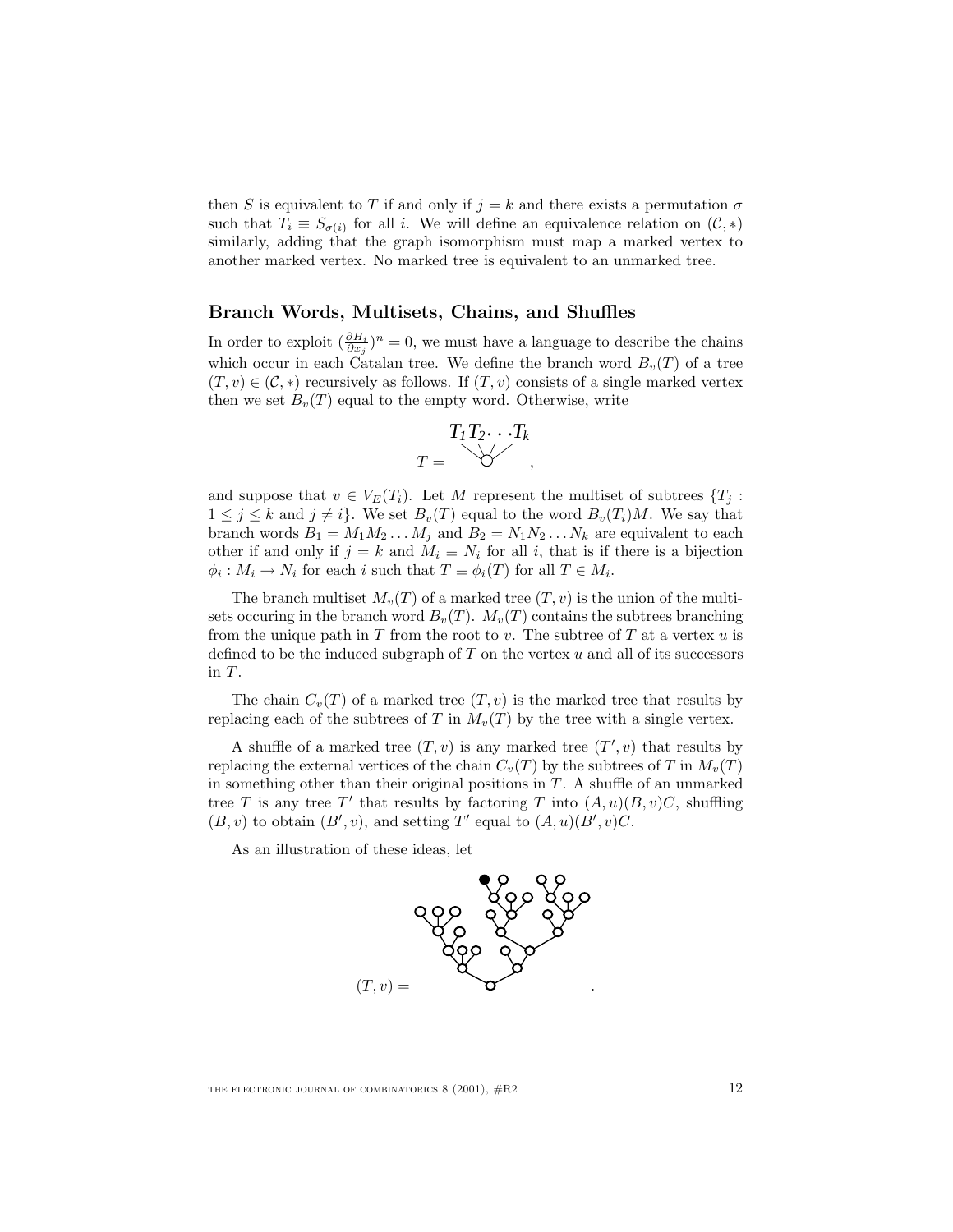$B_v(T) = \{O\}\{O, O\}\{O\}\{\begin{matrix}O & O \\ O & O \end{matrix}\}\{O\}$  $M_v(T) = \{$ **O**, **O**, **O**, **O**, **O**,  $C_v(T) =$ 

and

Then

One possible shuffle of  $(T, v)$  is



The following lemma shows that equivalent marked trees have equivalent branch words.

**Lemma 4.1.** *Let*  $(S, u), (T, v) \in (\mathcal{C}, *)$ *. Then*  $(S, u) \equiv (T, v)$  *if and only if*  $B_u(S) \equiv B_v(T)$ .

*Proof.* Suppose  $(S, u) \equiv (T, v)$ . Then  $S, T \in C_p$  for some p. We will prove the conclusion by induction on p. If  $p = 1$  then  $B_u(S)$  and  $B_v(T)$  are both equal to the empty word. Now consider  $p > 1$ . Write



and

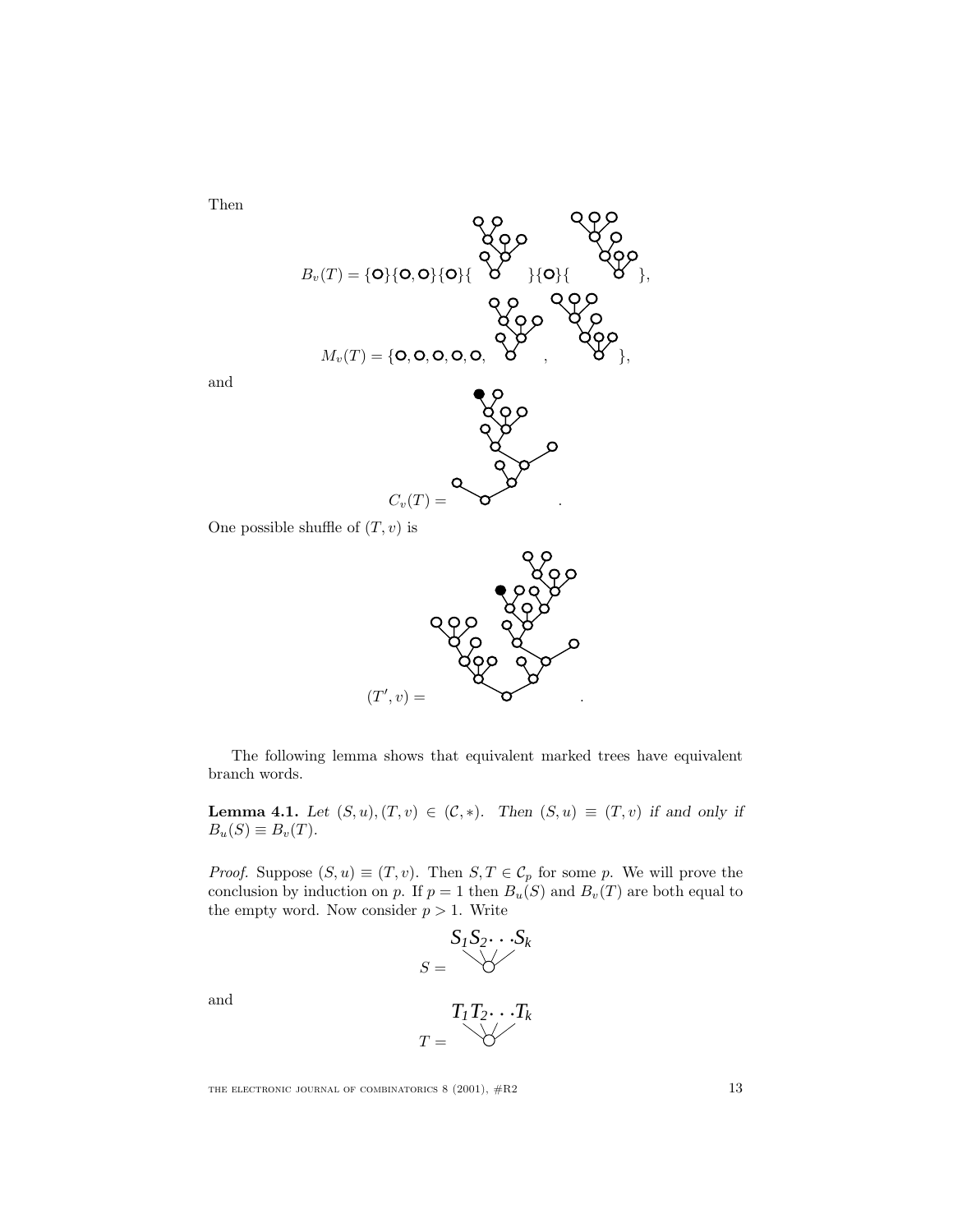for some  $k \geq 2$ . Suppose  $u \in V_E(S_{i_0})$ . Then there exists a permutation  $\sigma$  such that  $S_i \equiv T_{\sigma(i)}$  for all  $i \neq i_0$  and  $(S_{i_0},u) \equiv (T_{\sigma(i_0)},v)$ . Since  $S_{i_0}$  and  $T_{\sigma(i_0)}$ have the same number of vertices, and fewer than  $p$  vertices, by the induction hypothesis we may write  $B_u(S_{i_0}) \equiv B_v(T_{\sigma(i_0)})$ . Hence

$$
B_u(S) = B_u(S_{i_0})\{S_i : i \neq i_0\} \equiv B_v(T_{\sigma(i_0)})\{T_i : i \neq \sigma(i_0)\} = B_v(T).
$$

Conversely, suppose  $B_u(S) \equiv B_v(T)$ . Then the length of  $B_u(S)$  is equal to the length of  $B_v(T)$ . We will prove the conclusion by induction on this length. If each word has length 0, then both  $(S, u)$  and  $(T, v)$  consist of a single vertex, hence are equivalent. Now consider length  $\geq 1$ . We again write

$$
S_1S_2\cdots S_j
$$

$$
S = \bigvee
$$

and

$$
T_1T_2\cdots T_k
$$

$$
T = \bigotimes T
$$

We may suppose  $u \in V_E(S_a)$  and  $v \in V_E(T_b)$  some a and b. We have

$$
B_u(S_a)\{S_i : i \neq a\} = B_u(S) \equiv B_v(T) = B_v(T_b)\{T_i : i \neq b\},\
$$

hence  $B_u(S_a) \equiv B_v(T_b)$  and  $\{S_i : i \neq a\} \equiv \{T_i : i \neq b\}$ . By the induction hypothesis we have  $(S_a, u) \equiv (T_b, v)$ . We may therefore conclude that  $(S, u) \equiv$  $(T,v).$  $\Box$ 

The next result implies that no two distinct shuffles of a tree can appear in the same equivalence class.

**Lemma 4.2.** *Let*  $(S, u), (T, v) \in \mathcal{C}$  *be given.* If  $S \equiv T$  *and*  $M_u(S) \equiv M_v(T)$ *then*  $B_u(S) \equiv B_v(T)$ *.* 

*Proof.* By induction on p, where  $S, T \in \mathcal{C}_p$ . If  $p = 1$  then  $B_u(S)$  and  $B_v(T)$  are both equal to the empty word. Now consider  $p > 1$ . Write



and

$$
T_1T_2\cdots T_k
$$

$$
T = \bigvee T
$$

for some  $k \geq 2$ . Then  $u \in V_E(S_a)$  and  $v \in V_E(T_b)$  for some a and b. We wish to show  $S_a \equiv T_b$ . Let x be the number of subtrees  $T_i$  which are equivalent to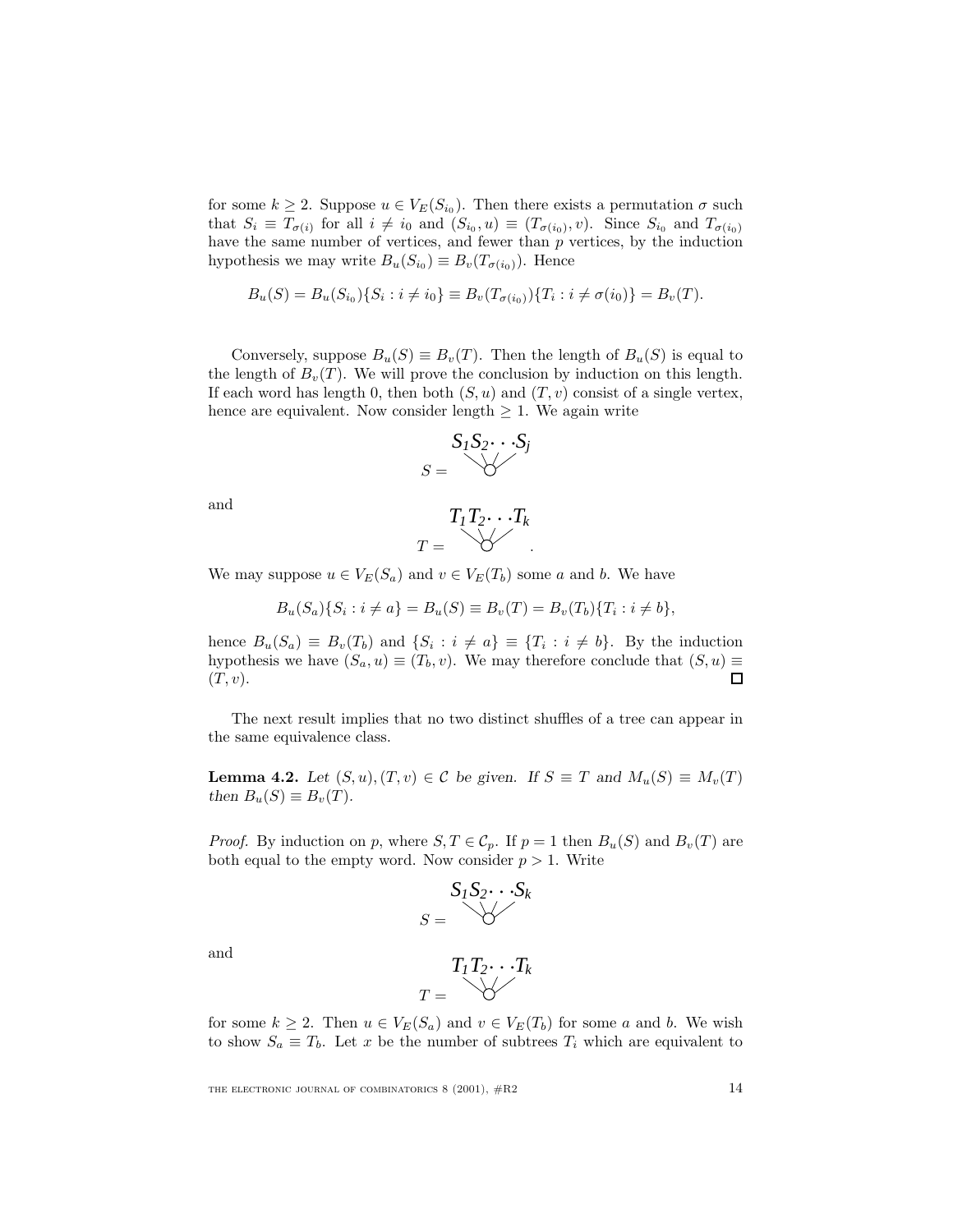$T_b$ . Since S and T are equivalent, x is also the number of subtrees  $S_i$  which are equivalent to  $T_b$ . Assuming  $S_a \neq T_b$ , x is the number of trees which are equivalent to  $T_b$  in  $\{S_i : i \neq a\}$ . Hence x is a lower bound on the number of trees equivalent to  $T_b$  in  $M_u(S) = M_u(S_a) \cup \{S_i : i \neq a\}$ . Since  $M_u(S) \equiv M_v(T)$ , x is a lower bound on the number of trees equivalent to  $T_b$  in  $M_v(T) = M_v(T_b) \cup \{T_i :$  $i \neq b$ . Since all the subtrees in  $M_v(T_b)$  have fewer vertices than  $T_b$ , x is a lower bound on the number of trees equivalent to  $T_b$  in  $\{T_i : i \neq b\}$ . This contradicts the definition of x. Hence we must have  $S_a \equiv T_b$  after all. Therefore  $\{S_i : i \neq a\} \equiv \{T_i : i \neq b\}$ , which implies  $M_u(S_a) \equiv M_v(T_b)$ . Since  $S_a$  and  $T_b$ have the same number of vertices, and fewer than p vertices, we can say by the induction hypothesis that  $B_u(S_a) \equiv B_v(T_b)$ , and this implies

$$
B_u(S) = B_u(S_a) \{ S_i : i \neq a \} \equiv B_v(T_b) \{ T_i : i \neq b \} = B_v(T).
$$

 $\Box$ 

#### **Symmetry Labels and Symmetry Numbers**

Let T be an element of C, and let v be a vertex of T. We define the symmetry label  $l_T(v)$  of v as follows: If v is the root of T, then  $l_T(v) = 1$ . If v is not the root of T, then the height of v is  $k > 0$  for some k, and there exists a unique path from the root of T to v. Let  $p_T(v)$  denote the vertices along this path. Let  $v^-$  be the height  $k-1$  vertex in  $p_T(v)$ .  $v^-$  can be viewed as the "father" of v. Let  $b_T(v)$  denote the set of "brothers" of v, namely those successors of v<sup>-</sup> at height k. Let  $\text{sub}_v(T)$  be the multiset of subtrees of T having a root in  $b_T(v)$ . We define  $l_T(v)$  as the number of trees in  $\text{sub}_v(T)$  which are equivalent to the subtree having  $v$  as a root. We define the symmetry labels of a marked tree  $(T, v) \in (\mathcal{C}, *)$  in the same way, bearing in mind that one of the subtrees of the brothers may be marked and that no marked tree is equivalent to an unmarked tree. Figure 4.1 contains an illustration of the symmetry labels of an unmarked tree.

We define the symmetry number of a tree in  $\mathcal{C} \cup (\mathcal{C}, *)$  to be the number of trees in its equivalence class. The notation is  $sym(T)$  for unmarked trees and sym $(T, v)$  for marked trees. Symmetry labels and symmetry numbers are useful for keeping track of the multiplicities which arise when we form products of formal sums of trees.

#### **Products of Classes of Marked and Unmarked Trees**

Let  $T \in \mathcal{C} \cup (\mathcal{C}, *)$ . We will denote by sum $(T)$  the formal sum

$$
sum(T) = \sum_{T' \equiv T} T'.
$$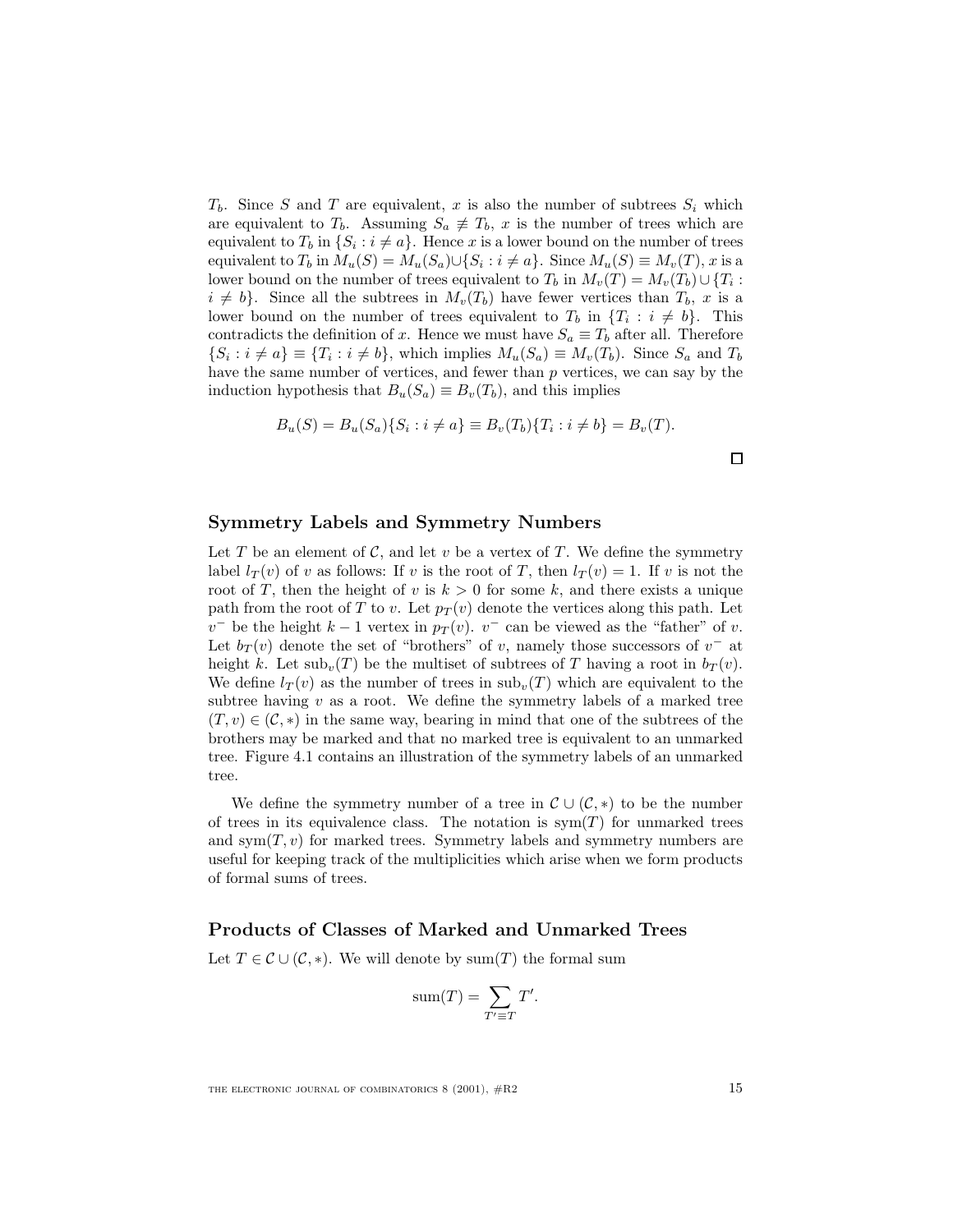

Figure 4.1: Symmetry Labels

We will multiply formal sums of trees as follows: if  $(S, v) \in (\mathcal{C}, *)$  and  $T \in$  $\mathcal{C} \cup (\mathcal{C}, *)$ , we set

sum(S, v)sum(T) = 
$$
\sum_{\substack{(S', v') \equiv (S, v) \\ T' \equiv T}} (S', v')T'.
$$

We will now work out the product rules for pairs of formal sums over equivalence classes.

**Lemma 4.3.** *Let*  $(R, u)$  *and*  $(S, v)$  *be marked Catalan trees, and write* 

$$
(R, u)(S, v) = (T, v).
$$

*Then*

$$
sum(R, u)sum(S, v) = sum(T, v).
$$

*Proof.* We need to verify that every term in the product is equivalent to  $(T, v)$ , and that each marked tree in the class of  $(T, v)$  has a unique decomposition into a product of trees, one from the class of  $(R, u)$  and one from the class of  $(S, v)$ .

**Every term in the product is equivalent to**  $(T, v)$ **:** Let  $(R', u') \equiv (R, u)$ and  $(S', v') \equiv (S, v)$  be given. By Lemma 4.1, we have  $B_{u'}(R') \equiv B_u(R)$  and  $B_{v'}(S') \equiv B_{v}(S)$ . Hence if we write  $(R', u')(S', v') = (T', v')$ , then

$$
B_{v'}(T') = B_{v'}(S')B_{u'}(R') \equiv B_v(S)B_u(R) = B_v(T).
$$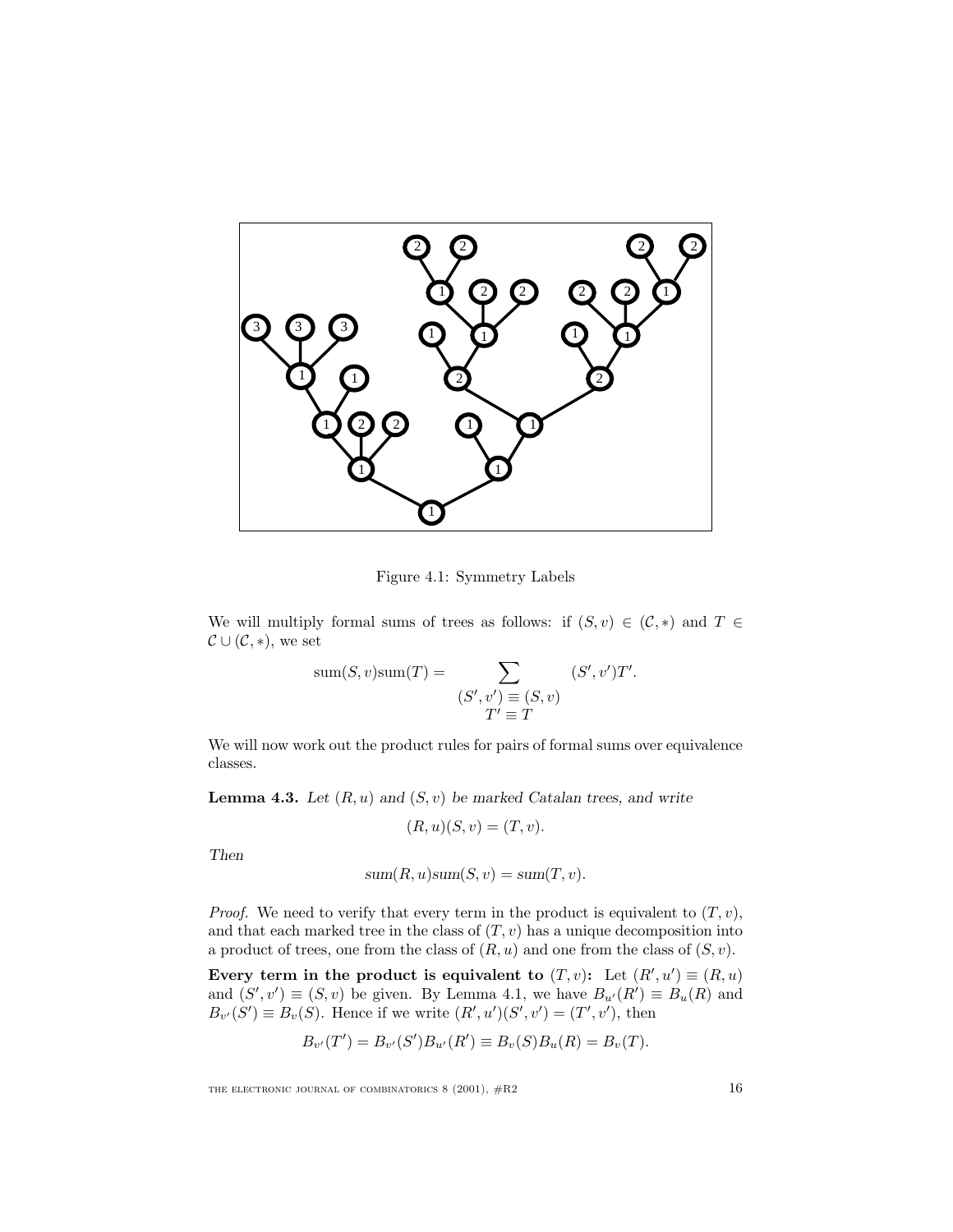By Lemma 4.1 we therefore have  $(T', v') \equiv (T, v)$ .

**Decompositions exist and are unique:** Let  $(T', v') \equiv (T, v)$  be given. Clearly height $(v')$  = height $(v)$ . There is a unique path in T' from the root to v', hence a unique factorization of  $(T', v')$  into  $(R', u')(S', v')$  such that u' occcurs along this path and that  $height(u') = height(u)$ . Since

$$
B_{v'}(S')B_{u'}(R') = B_{v'}(T') \equiv B_v(T) = B_v(S)B_u(R),
$$

we must have  $B_{u'}(R') \equiv B_u(R)$  and  $B_{v'}(S') \equiv B_v(S)$ . By Lemma 4.1 we must have  $(R', u') \equiv (R, u)$  and  $(S', v') \equiv (S, v)$ .  $\Box$ 

The next lemma characterizes the product of classes of marked and unmarked trees in terms of symmetry labels.

**Lemma 4.4.** *Let*  $(R, v) \in (\mathcal{C}, *)$  *and*  $S \in \mathcal{C}$  *be given, and write*  $(R, v)S = T$ *. Then*  $\overline{ }$  $\overline{ }$ 

sum
$$
(R, v)
$$
sum $(S)$  =  $\left(\prod_{u \in p_T(v)} l_T(u)\right)$ sum $(T)$ .

*Proof.* By induction on height(v). If height(v) = 0, then the conclusion is trivially true since the symmetry label of the root of a tree is equal to one. If height(v) = 1, then S is a height 1 subtree of T, and the root of S as a subtree of  $T$  is  $v$ . Write

$$
T_1T_2\cdots T_n
$$

$$
T = \bigotimes T
$$

By definition of symmetry labels there are exactly  $l_T(v)$  subtrees  $T_i$  which are equivalent to S. Hence any tree T' equivalent to T has exactly  $l_T (v)$  height one subtrees which are equivalent to S. This implies that every  $T' \equiv T$  arises in  $l_T(v)$  ways as a product of  $(R', v') \equiv (R, v)$  and  $S' \equiv S$ . Therefore

sum
$$
(R, v)
$$
sum $(S) = l_T(v)$ sum $(T) = \left(\prod_{u \in p_T(v)} l_T(u)\right)$ sum $(T)$ .

Now consider height $(v) > 1$ . Then we can decompose  $(R, v)$  into the product  $(R', v')(R'', v)$ , where height $(v') = 1$ . By Lemma 4.3, we can say that

$$
sum(R, v) = sum(R', v')sum(R'', v).
$$

We will write  $T' = (R'', v)S$ . We then have  $T = (R', v')T'$ . Since the height of v in  $R''$  is one less than the height of v in R, we have by the induction hypothesis that

sum
$$
(R'', v)
$$
sum $(S)$  =  $\left(\prod_{u \in p_{T'}(v)} l_{T'}(u)\right)$ sum $(T')$ .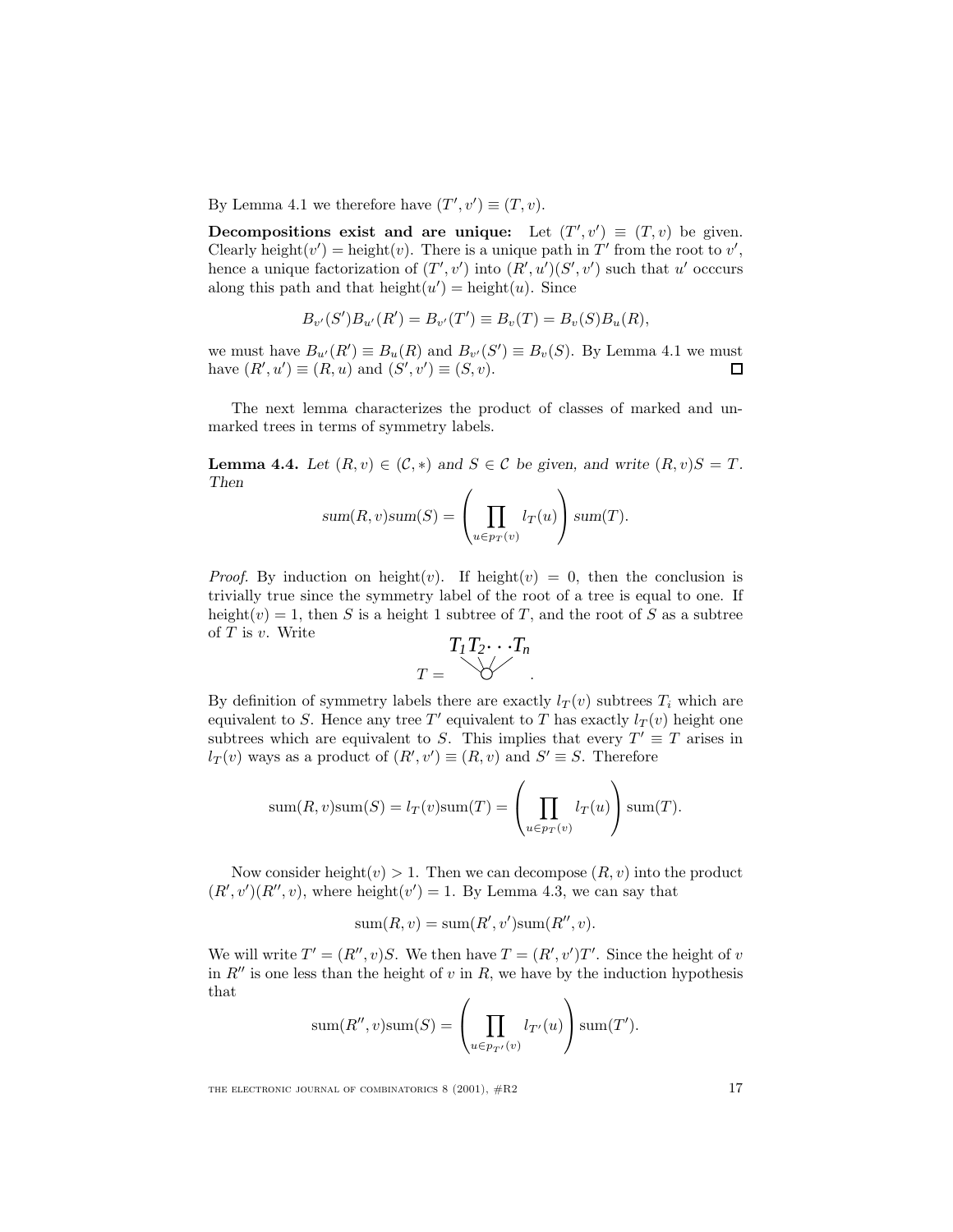Hence by our height 1 result we have

$$
sum(R, v)sum(S) = sum(R, v')sum(R'', v)sum(S)
$$
  
= 
$$
sum(R, v') \left( \prod_{u \in p_{T'}(v)} l_{T'}(u) \right)sum(T')
$$
  
= 
$$
l_T(v') \cdot \left( \prod_{u \in p_{T'}(v)} l_{T'}(u) \right)sum(T)
$$
  
= 
$$
\left( \prod_{u \in p_{T}(v)} l_T(u) \right)sum(T),
$$

the last equality holding because  $l_{T}(u) = l_T(u)$  for  $u \in p_{T}(v) - \{v'\}$  and  $l_{T'}(v') = 1, v'$  being the root of T'.  $\Box$ 

We can use symmetry numbers to conveniently summarize the contents of the last two lemmas as follows:

**Proposition 4.5.** *Let*  $(R, v) \in (\mathcal{C}, *)$  *and*  $S \in \mathcal{C} \cup (\mathcal{C}, *)$  *be given, and write*  $T = (R, v)S$ . Then

$$
sum(R, v)sum(S) = \frac{sym(R, v)sym(S)}{sym(T)}sum(T).
$$

Proof. The upshot of the last two lemmas is that

 $sum(R, v)sum(S) = \alpha \cdot sum(T)$ 

for some integer  $\alpha$ , and clearly  $\alpha$  must satisfy

$$
sym(R, v) sym(S) = \alpha \cdot sym(T).
$$

 $\Box$ 

#### **Total Ordering of Catalan Trees**

We will define a total ordering  $\lt$  of  $\mathcal{C} \cup (\mathcal{C}, *)$  as follows. We first require that  $S < T$  whenever S has fewer external vertices than T. We also require that the unmarked tree consisting of a single vertex be smaller than the marked tree having a single vertex. In general we define  $\lt$  recursively as follows: if S and T have the same number of vertices,

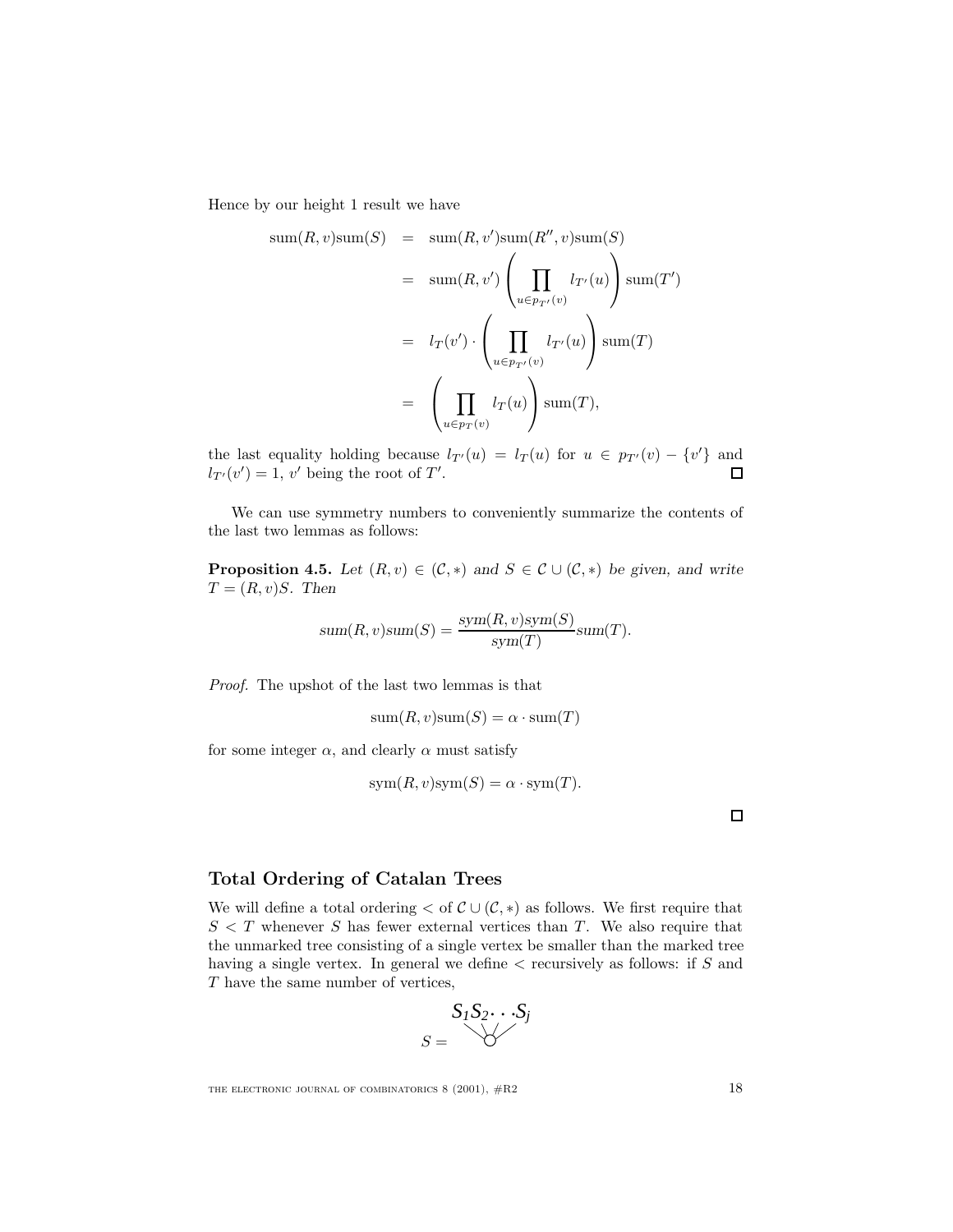$$
T_1T_2\cdots T_k
$$
  

$$
T = \bigotimes Y
$$

then  $S < T$  if and only if the word  $S_1S_2 \ldots S_j$  is less than the word  $T_1T_2 \ldots T_k$ in lexicographic order. For example, the trees in  $C_4$  listed in increasing order are

, , , , , , , , , , .

We will refer to those trees which are largest in their equivalence class as standard trees, and use them as equivalence class representatives. We will denote the set of standard Catalan trees by standard $(C)$  and the set of standard marked Catalan trees by standard( $C, *$ ). The standard trees in  $C_4$  are



One of the standard trees in  $CH_3$  is



The standard tree representing the class  $[T]$  is  $\overline{T}$ . We will also say that  $|S| < |T|$ if and only if  $\overline{S} < \overline{T}$ .

It is not difficult to verify the following property of standard trees:

**Lemma 4.6.** *All of the subtrees of a standard tree are standard.*

#### **Chain Compositions**

We have already defined the set  $CH_k$  of chains of height k. We will refine this definition by setting  $CH_{(i_1,...,i_k)}$  equal to the the equivalence class of height k chains having branch word  $M_1M_2 \ldots M_k$ , where  $M_j$  consists of  $i_j$  trees of height zero for each  $j$ . For example, we have

$$
CH_{(2,1,3)} = \{(C, v) \in CH_3 : (C, v) \equiv
$$
  $CO$ 

THE ELECTRONIC JOURNAL OF COMBINATORICS  $8(2001)$ ,  $\#R2$  19

and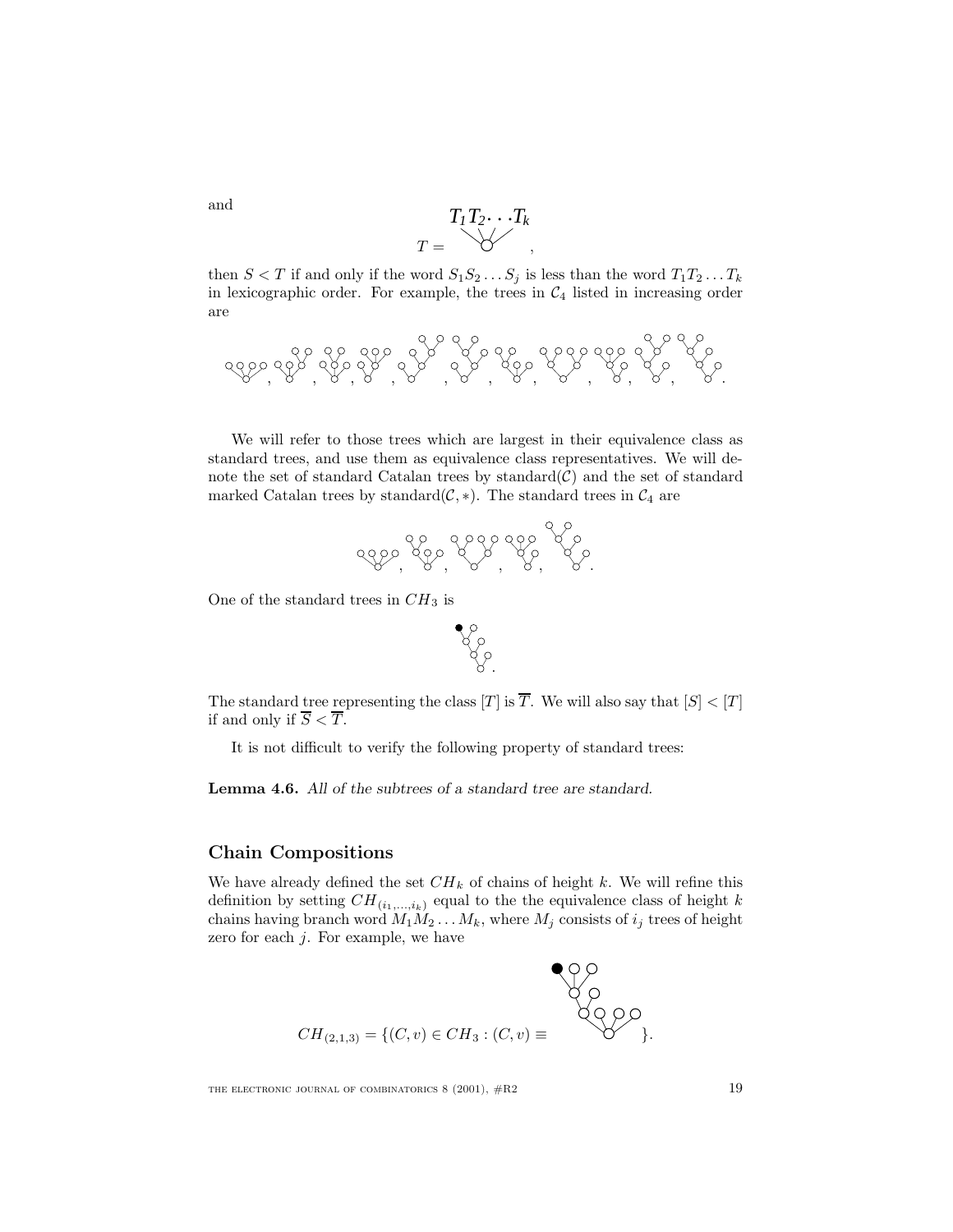Let  $M = \{T_1, \ldots, T_r\}$  be a multiset of standard Catalan trees. Then  $T_i \equiv T_j$ if and only if  $T_i = T_j$ . Let  $i_1, \ldots, i_k$  be a collection of positive integers which sum to r. We will denote by  $CH_{(i_1,...,i_k)} \circ M$  the multiset of marked trees formed in the following way: choose a chain  $(C, v)$  from  $CH_{(i_1,...,i_k)}$ , for each  $i \leq r$  choose a tree  $T_i'$  equivalent to  $T_i$ , choose a permutation  $\sigma$  of  $\{1,\ldots,r\}$ , and replace the  $i^{th}$ unmarked external vertex of  $(C, v)$  (in depth-first order) by the tree  $T'_{\sigma(i)}$ . It is not difficult to see that the multiplicity of any particular tree in  $CH_{(i_1,...,i_k)} \circ M$ is  $r!/\alpha$ , where  $\alpha$  is the number of distinct rearrangements of the list  $T_1,\ldots,T_r$ , and that  $(T, v) \in CH_{(i_1, ..., i_k)} \circ M$  implies  $[(T, v)] \subset CH_{(i_1, ..., i_k)} \circ M$ .

We will set  $B_{(i_1,...,i_k)}(M)$  equal to the set of branch words  $M_1 \dots M_k$  which are multiset partitions of M with  $|M_j| = i_j$  for all j. Every standard  $(T, v) \in$  $CH_{(i_1,...,i_k)} \circ M$  satisfies  $B_v(T) \in B_{(i_1,...,i_k)}(M)$ . By Lemma 4.1 we can say that if the marked trees  $(S, u)$  and  $(T, v)$  have distinct branch words  $B_u(S)$  and  $B_v(T)$ , then  $(S, u) \neq (T, v)$ . Putting this all together we have the following result:

**Proposition 4.7.** *With notation as above,*

$$
\sum_{\substack{(T,v)\in CH_{(i_1,\ldots,i_k)}\circ M}} (T,v) = \frac{r!}{\alpha} \sum_{\substack{(T,v)\in standard(\mathcal{C},*)\\B_v(T)\in B_{(i_1,\ldots,i_k)}(M)}} sum(T,v).
$$

#### **Linear Combinations of Formal Sums of Catalan Trees**

We can now state a theorem which is based on all the preceeding results of this section. Its purpose is to describe the multiplicities which arise when we create a formal linear combination of equivalence classes of trees by shuffling a given tree.

Let M be a multiset of r standard Catalan trees. Let  $\alpha$  be the number of distinct rearrangements of the contents of M. Let  $(i_1,\ldots,i_k)$  be a sequence of positive integers which sum to r. Let  $B_{(i_1,...,i_k)}(M)$  be the set of branch words  $M_1 \dots M_k$  which are multiset partitions of M such that  $|M_i| = i_j$  for all j. Let  $(R, v)$  be a marked Catalan tree. Let T be a Catalan tree. Then

**Theorem 4.8.** *With notation as above,*

*sum*(R,u) <sup>X</sup> (S,v)∈CH(i1,...,ik)◦M (S,v) *sum*(<sup>T</sup> ) = r! α X (S,v) ∈ *standard*(C, ∗) Bv(S) ∈ B(i1,...,ik)(M) *sym*(R,u)*sym*(S,v)*sym*(T ) *sym*((R,u)(S,v)<sup>T</sup> ) *sum*((R,u)(S,v)<sup>T</sup> ).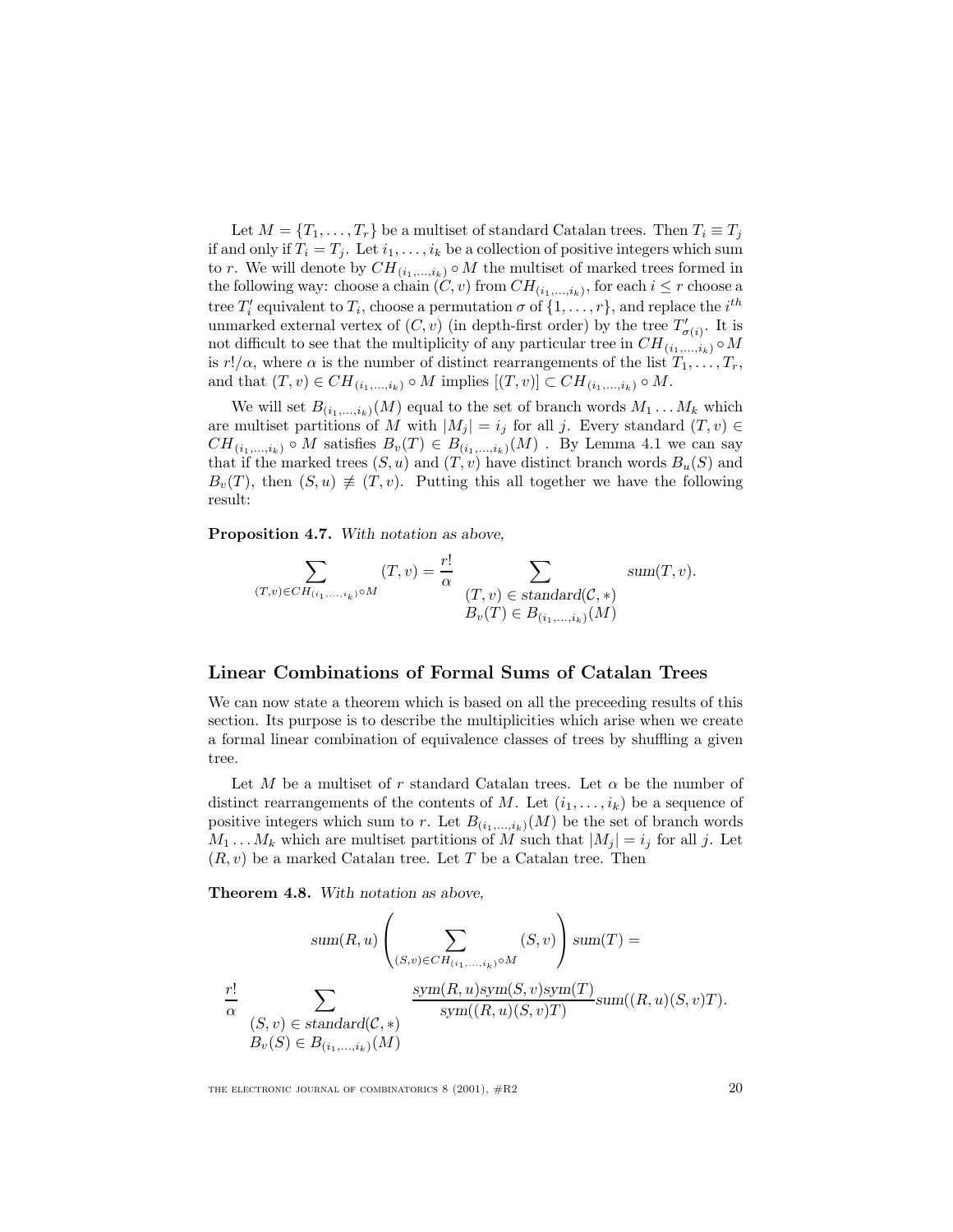The multiplicity of each tree in  $[(R, u)(S, v)T]$  which occurs in the right hand *side of this identity is precisely*

$$
\frac{r!}{\alpha} \frac{\text{sym}(R, u) \text{sym}(S, v) \text{sym}(T)}{\text{sym}((R, u)(S, v)T)}.
$$

Proof. The first statement follows from Proposition 4.7 and Proposition 4.5. To prove the second statement, let

$$
P = (R', u')(S', v')T'
$$

and

$$
Q = (R'', u'')(S'', v'')T''
$$

be two of the terms above. We must show that

$$
P \equiv Q \Rightarrow (S', v') \equiv (S'', v'').
$$

Assume  $P \equiv Q$ . Choose any vertex  $w' \in V_E(T')$ . Since  $T' \equiv T''$ , there must exist a corresponding vertex  $w'' \in V_E(T'')$  such that  $(T', w') \equiv (T'', w'')$ . This implies by Lemma 4.1 that  $B_{w'}(T') \equiv B_{w''}(T'')$ . Since  $(R', u') \equiv (R'', u'')$ , we also have  $B_{u'}(R') \equiv B_{u''}(R'')$ . Finally, we are assuming that the union of the multisets making up the branch word of  $(S', v')$  is equivalent to the union of the multisets making up the branch word of  $(S'', v'')$ , i.e. that they are both equivalent to  $M$ . Hence

$$
M_{w'}(P) = M_{w'}(T') \cup M_{v'}(S') \cup M_{u'}(R') \equiv
$$
  

$$
M_{w''}(T'') \cup M_{v''}(S'') \cup M_{u''}(R'') = M_{w''}(Q).
$$

By Lemma 4.2 we must conclude that

$$
B_{w'}(P) \equiv B_{w''}(Q).
$$

Therefore

$$
B_{w'}(T')B_{v'}(S')B_{u'}(R') \equiv B_{w''}(T'')B_{v''}(S'')B_{u''}(R'').
$$

This forces

$$
B_{v'}(S') \equiv B_{v''}(S'').
$$

By Lemma 4.1 again we therefore have  $(S', v') \equiv (S'', v'')$ .

As an immediate application of this theorem we can carry out the computations in Section 3 in a more general setting. Let

$$
C_{a,b}^{(k)}(x_1,\ldots,x_n) = \sum_{X \in CH_k} w_{a,b}(X) = (a,b)\text{-entry of } (-1)^k \left(\frac{\partial H_i}{\partial x_j}\right)^k
$$

THE ELECTRONIC JOURNAL OF COMBINATORICS  $8(2001)$ ,  $\#R2$  21

 $\Box$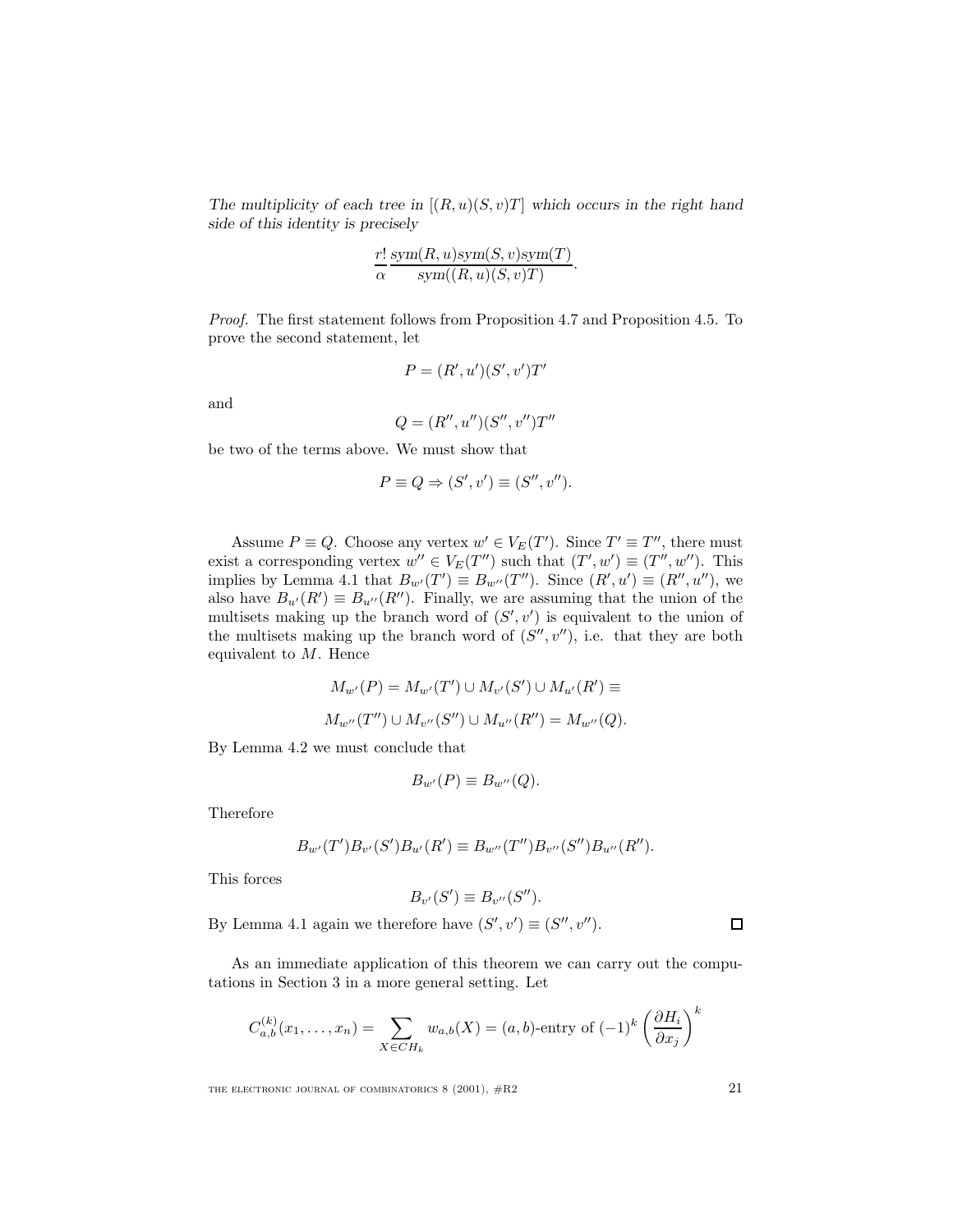$$
A_i(x_1,\ldots,x_n,q_1,\ldots,q_r)=\sum_{T_j\in M}w_i[T_j]q_j,
$$

where the  $q_j$  are indeterminants.

**Theorem 4.9.** With notation as above, the coefficient of  $q_1q_2 \cdots q_r$  in the ex*pression*

$$
\sum_{1 \le a,b \le n} w_{i,a}[R,v] C_{a,b}^{(k)}(A_1,\ldots,A_n) w_b[T]
$$

$$
is
$$

and

$$
\frac{r!}{\alpha} \sum_{\substack{i_1 + \dots + i_k = r \\ (S, v) \in standard(\mathcal{C}, *)}} \frac{\text{sym}(R, u) \text{sym}(S, v) \text{sym}(T)}{\text{sym}((R, u)(S, v) \text{TM})} w_i[(R, u)(S, v) \text{T}].
$$

**Corollary 4.10.** *With notation as above, if*  $H_i$  *is homogeneous of total degree*  $d+1$  *for each i and*  $(\partial H)^k = 0$  *then* 

$$
\sum_{\substack{(S,v) \in standard(\mathcal{C},*) \\ B_v(S) \in B_{d^k}(M)}} \frac{\text{sym}(S,v)}{\text{sym}((R,u)(S,v)T)} w_i[(R,u)(S,v)T] = 0.
$$

In order to perform Gaussian elimination on such expressions, we need to identify the smallest term of the form  $[(R, u)(S, v)T]$ . This is the goal of the next section.

#### **The Smallest Shuffle of a Tree**

We will define two partial orders on multisets of standard trees as follows:  $M_1 \leq$  $M_2$  if and only if there is an injection  $\phi : M_1 \to M_2$  such that  $T \leq \phi(T)$  for all  $T \in M_1$ , and  $M_1 \preceq M_2$  if and only if  $S \leq T$  for all  $S \in M_1$  and  $T \in M_2$ . Given a multiset M of r standard trees, and given a partition  $(i_1,...,i_k)$  of r, there is a unique multiset partition  $M_1, \ldots, M_k$  of M such that  $|M_j| = i_j$  for all j and  $M_1 \preceq \cdots \preceq M_k$ : place the  $i_1$  smallest trees of M in  $M_1$ , place the next  $i_2$ smallest trees in  $M_2$ , and so on. Our goal in this section is to prove Theorem 4.11 below. Recall our notation that  $\overline{T}$  is the largest tree in the class of T. We will also represent the tree

$$
T_1T_2\cdots T_k
$$

by the vector  $(T_1, T_2, \ldots, T_k)$ .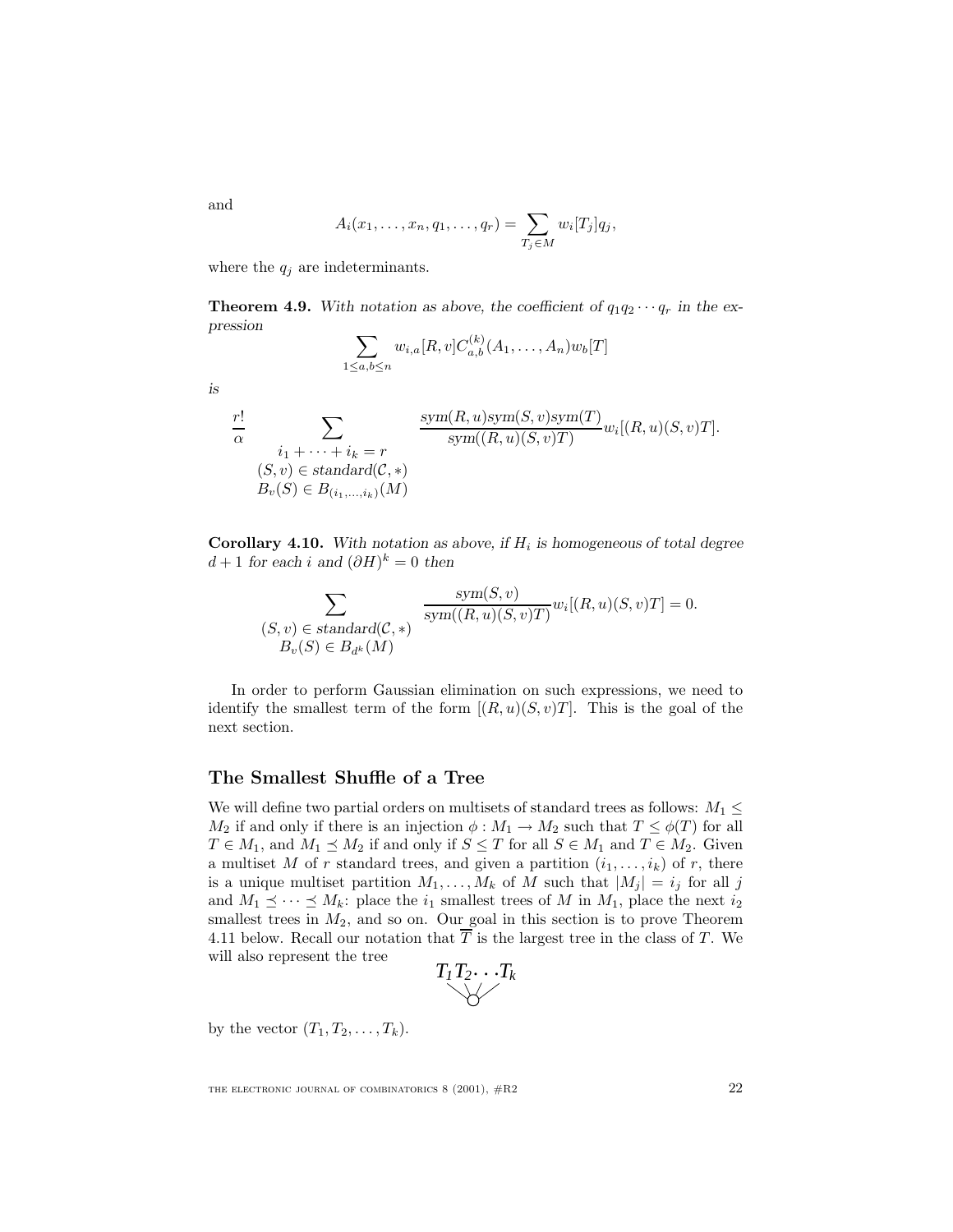**Theorem 4.11.** Let  $i_1, \ldots, i_k$  be a collection of positive integers. Let M be a *multiset of standard trees of cardinality*  $i_1 + \cdots + i_k$ *. Let*  $(S, v)$  *be any marked tree with*  $B_v(S) = M_1 \dots M_k \in B_{(i_1,\dots,i_k)}(M)$ , where  $M_1 \preceq \cdots \preceq M_k$ . Let (R,u) *and* T *be given trees. Then*

$$
\overline{(R,u)(S,v)T}
$$

*is the smallest tree in*

$$
\{ (R, u)(S', v')T : B_{v'}(S') \in B_{(i_1, ..., i_k)}(M) \}.
$$

In order to prove this theorem we will need the following lemmas.

**Lemma 4.12.** Let X be a totally ordered set. For each word w in  $X^*$ , let  $\overline{w}$ *denote the largest rearrangement of* w *in lexicographic order. If* w and w' are *two words in*  $X^*$  *of the same length,*  $x \in X$ *, and*  $\overline{w} \geq \overline{w'}$ *, then*  $\overline{wx} \geq \overline{w'x}$ *.* 

*Proof.* By induction on length $(w)$ . The case length $(w) = 0$  is trivially true. Consider length $(w) \geq 1$ . Write  $\overline{w} = a_1 \cdots a_k$  and  $\overline{w'} = b_1 \cdots b_k$ . Then  $a_1 \geq$  $\cdots a_k$  and  $b_1 \geq \cdots \geq b_k$ . There are three cases to consider. If  $x \geq a_1 \geq b_1$ then  $\overline{wx} = xa_1 \cdots a_k \ge x b_1 \cdots b_k = \overline{w'x}$ . If  $a_1 > x \ge b_1$  then  $\overline{wx} \ge a_1 \cdots a_k x >$  $xb_1 \cdots b_k = \overline{w'x}$ . If  $a_1 \geq b_1 > x$  then write  $\overline{w} = a_1W$  and  $\overline{w'} = b_1W'$ . Then  $\overline{wx} = a_1 \overline{Wx}$  and  $\overline{w'x} = b_1 \overline{W'x}$ . If  $a_1 > b_1$  then clearly  $\overline{wx} > \overline{w'x}$ . On the other hand, if  $a_1 = b_1$  then  $W \geq W'$ , hence by the induction hypothesis  $\overline{Wx} \geq \overline{W'x}$ , and this implies  $\overline{wx} \ge \overline{w'x}$ .  $\Box$ 

**Corollary 4.13.** *Let* M *and* N *be multisets of standard trees of equal cardinality* ≥ *2. Assume the standard tree whose height one subtrees make up* M *is greater than or equal to the standard tree whose height one subtrees make up* N*. Let* T *be a standard tree. Then the standard tree whose height one subtrees make up*  $M \cup \{T\}$  *is greater than or equal to the standard tree whose height one subtrees make up*  $N \cup \{T\}$ *.* 

*Proof.* In general, if the standard trees in a multiset X are  $T_1 \geq T_2 \geq \cdots \geq T_k$ , then the standard tree having these height one subtrees is  $(T_1, T_2, \dots, T_k)$ , which is the largest rearrangement of the word  $T_1T_2\cdots T_k$  in lexicographic order.  $\Box$ 

**Lemma 4.14.** Let M and N be multisets of standard trees of equal cardinality  $> 2$  such that  $M \leq N$ . Let S be the standard tree whose height one subtrees make up the multiset  $M$ , and let  $T$  be the standard tree whose height one subtrees make up the multiset N. Then  $S \leq T$ .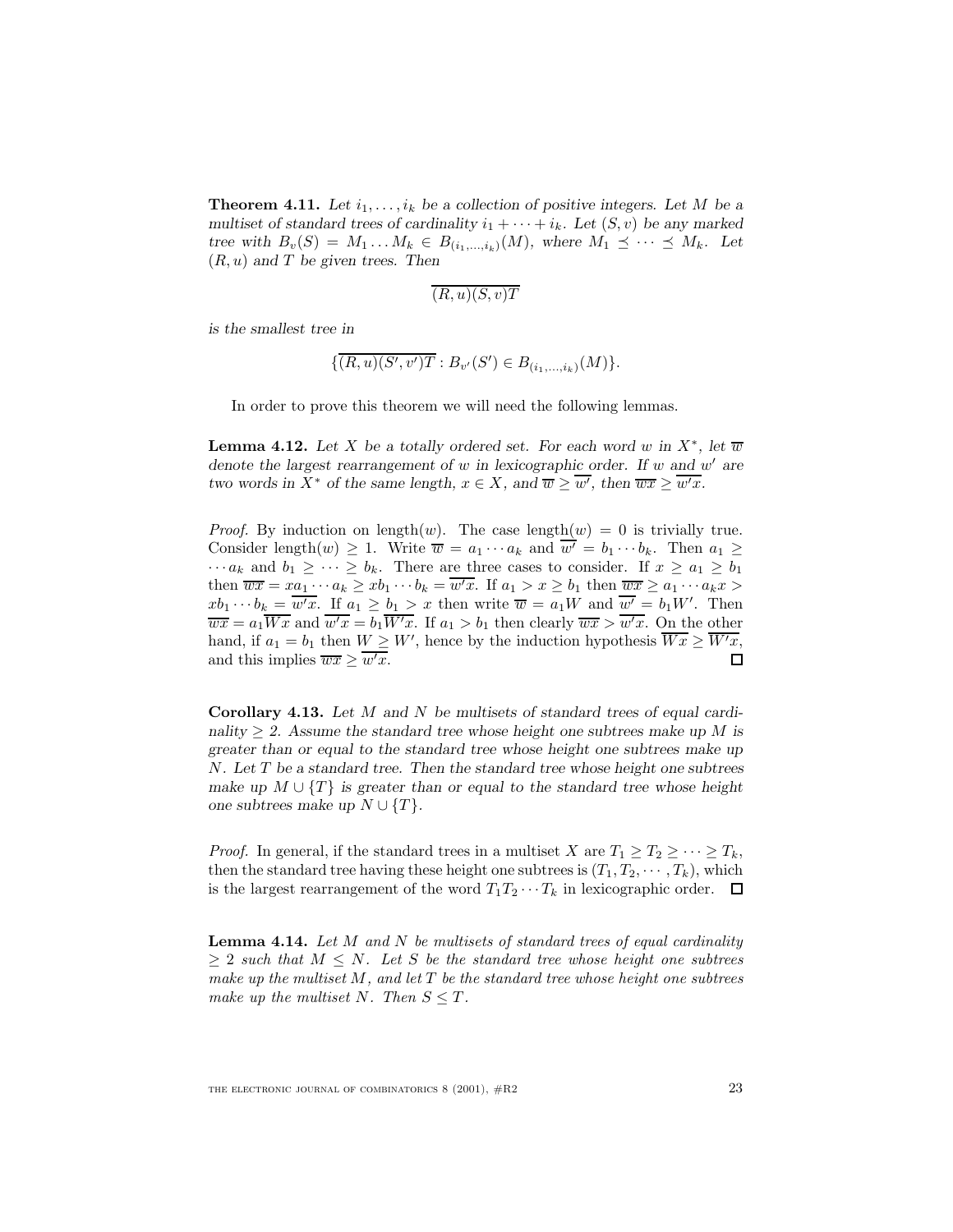*Proof.* Since  $M \leq N$ , there is an injection  $\phi : M \to N$  such that  $S \leq \phi(S)$  for all  $S \in M$ . Let  $S_1 \geq S_2 \geq \cdots \geq S_k$  be the trees in M, and let  $T_1 \geq T_2 \geq \cdots \geq T_k$ be the trees in N. As words in standard $(\mathcal{C})^*$  we have

$$
S_1 S_2 \cdots S_k \le \phi(S_1) \phi(S_2) \cdots \phi(S_k) \le T_1 T_2 \cdots T_n,
$$

hence

$$
S = (S_1, S_2, \dots, S_k) \le (T_1, T_2, \dots, T_k) = T.
$$

**Lemma 4.15.** Let  $(R, u)$  and  $(S, v)$  be marked trees whose branch multisets  $M_u(R)$  and  $M_v(S)$  consist of standard trees, assume

$$
height(u) = height(v) = p,
$$

*write*  $B_u(R) = M_1M_2...M_p$  *and*  $B_v(S) = N_1N_2...N_p$ *, and assume*  $M_i \leq N_i$ *for all i*. Then for all  $T_1 \leq T_2 \in standard(\mathcal{C})$  *we have* 

$$
\overline{(R,u)T_1} \le \overline{(S,v)T_2}.
$$

*Proof.* By induction on p. If  $p = 1$  then we appeal to Lemma 4.14. If  $p > 1$ , write

$$
R_1R_2\cdots R_j
$$

$$
R = \bigvee
$$

and

$$
S_1S_2\cdots S_k
$$
  

$$
S = \bigotimes Y
$$

Let  $R_a$  be the subtree which contains u. Then  $B_u(R_a) = M_1 \dots M_{p-1}$  and  $M_p = \{R_i : i \neq a\}$ . Let  $S_b$  be the subtree which contains v. Then  $B_v(S_b)$  =  $N_1 \ldots N_{p-1}$  and  $N_p = \{S_i : i \neq b\}$ . By the induction hypothesis, we have  $(R_a, u)T_1 \leq (S_b, v)T_2$ . Since  $M_p \leq N_p$ , there is an injection

$$
\phi: \{R_i : i \neq a\} \to \{S_i : i \neq b\}
$$

which satisfies  $x \leq \phi(x)$  for all  $x \in M_p$ . We can extend  $\phi$  to an injection from  ${R_i : i \neq a} \cup { (R_a, u)T_1 }$  to  ${S_i : i \neq b} \cup { (S_b, v)T_2 }$  by setting

$$
\phi(\overline{(R_a, u)T_1}) = \overline{(S_b, v)T_2}.
$$

This is an injection from the height one subtrees of  $(R, u)T_1$  to the height one subtrees of  $(S, v)T_2$ . Hence by Lemma 4.14 we can say  $(R, u)T_1 \leq (S, v)T_2$ .

THE ELECTRONIC JOURNAL OF COMBINATORICS  $8(2001)$ ,  $\#R2$   $24$ 

 $\Box$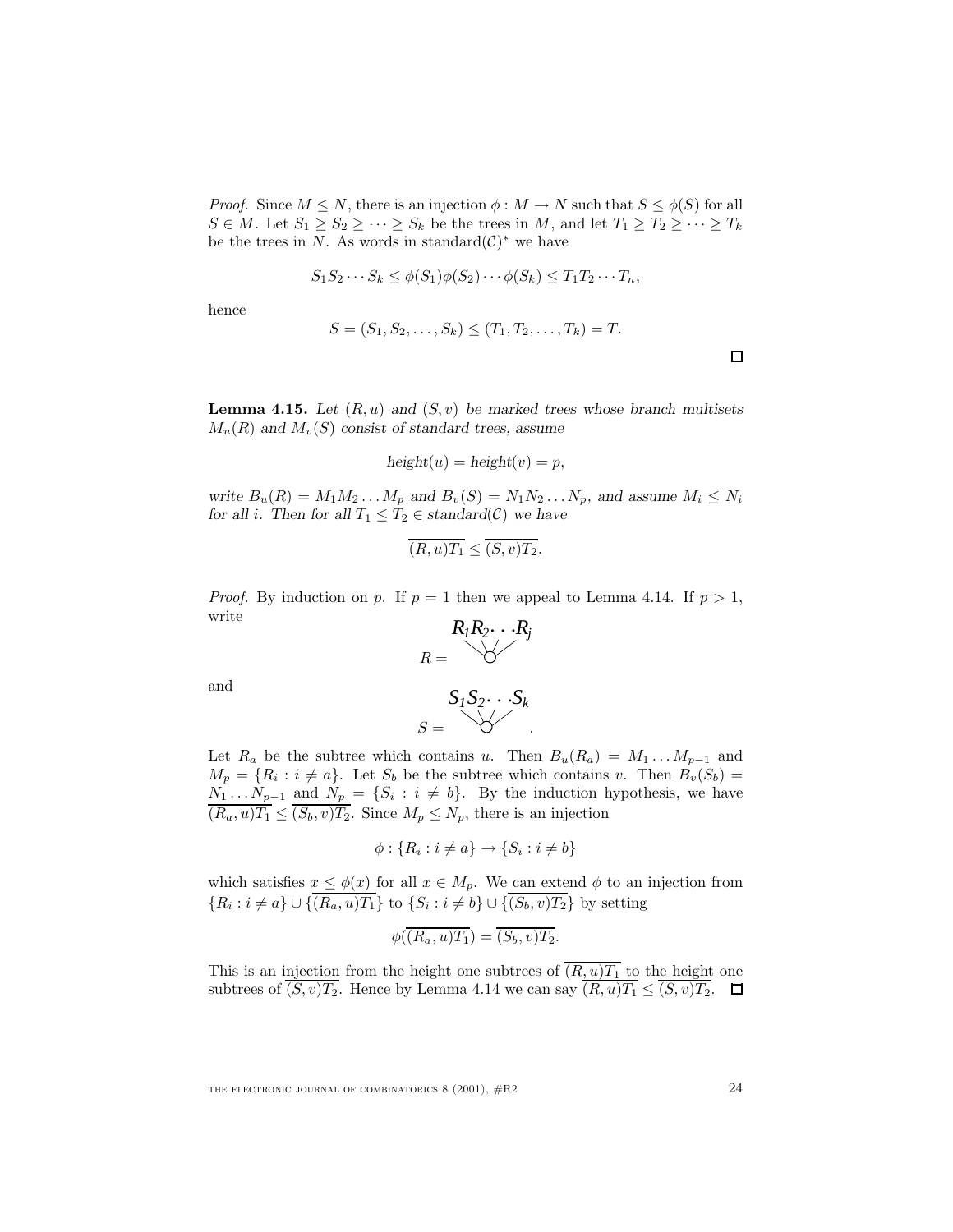*Proof of Theorem 4.11.* There is no harm in assuming that  $(R, u)$  and T are standard, because the result we are proving is a statement about equivalence classes. Having made this assumption, by Lemma 4.15 if will suffice to show that

 $(S, v)T$ 

is the smallest tree in

$$
\{ \overline{(S', v')T} : B_{v'}(S') \in B_{(i_1, \ldots, i_k)}(M) \}.
$$

We will prove this by induction on  $q = i_1 + \cdots + i_k$ .

If  $k = 1$  then the only tree in

$$
\{ \overline{(S', v')T} : (S', v') \in B_{(i_1, \ldots, i_k)}(M) \}
$$

is  $\overline{(T,T_1,\ldots,T_{i_1})}$ , where  $M = \{T_1,\ldots,T_{i_1}\}$ , and the conclusion follows. This includes the base case  $q = 1$ .

We now assume  $k \geq 2$ . We will say that Z is the largest tree in M. By definition of  $(S, v)$ ,  $B_v(S) = M_1 M_2 \cdots M_k \in B_{(i_1,\ldots,i_k)}(M)$ , where  $M_1 \preceq M_2 \preceq$  $\cdots$   $\preceq$  *M<sub>k</sub>*. Hence *Z* ∈ *M<sub>k</sub>*. Let  $(S', v') \in (C, *)$ ,  $B_{v'}(S') \in B_{(i_1,...,i_k)}(M)$  be given. Write  $B_{v'}(S') = N_1 N_2 \cdots N_k$ . Let  $S_1$  be the height 1 subtree of S which contains the vertex v. Let  $S'_{1}$  be the height 1 subtree of  $S'$  which contains the vertex v'. Then we have  $B_v(S_1) = M_1 \cdots M_{k-1}$  and  $B_{v'}(S'_1) = N_1 \cdots N_{k-1}$ . There are two cases to consider,  $Z \in N_k$  and  $Z \notin N_k$ .

**Case 1.** Suppose  $Z \in N_k$ . If  $i_k = 1$ , then  $\bigcup_{j=1}^{k-1} M_j = \bigcup_{j=1}^{k-1} N_j$ , hence by the induction hypothesis  $\overline{(S'_1,v')T} \geq \overline{(S_1,v)T}$ . Since  $\overline{(S',v')T}$  has height one subtrees consisting of  $(S'_1, v')T$  and Z, and  $(S, v)T$  has height one subtrees consisting of  $(S_1, v)T$  and Z, we have by Lemma 4.14 that  $(S', v')T \geq (S, v)T$ .

Now consider  $i_k > 1$ . We will apply the induction hypothesis to the situation in which  $i_k$  is replaced by  $i_k - 1$ . Let  $M'_k$  and  $N'_k$  be the multisets obtained from  $M_k$  and  $N_k$  respectively by removing one copy of Z from each. Let P be the standard tree whose height one subtrees make up the multiset  $M'_k \cup \{\overline{(S_1,v)T}\}$ and let Q be the standard tree whose height one subtrees make up the multiset  $N'_k \cup \{\overline{(S'_1, v')T}\}\.$  By the induction hypothesis,  $Q \geq P$ . Since the height one subtrees of  $\overline{(S,v)T}$  make up  $M_k \cup \{\overline{(S_1,v)T}\}\$ , and the height one subtrees of  $\overline{(S', v')T}$  make up  $N_k \cup \{\overline{(S'_1, v')T}\}\$ , we have by Corollary 4.13 (with the tree Z playing the role of the inserted tree) that  $(S', v')T \geq (S, v)T$ .

**Case 2.** Next consider  $Z \notin N_k$ . Then Z lives somewhere in  $S'_1$ , and this will lead us to our conclusion after we make a reduction which brings us back to Case 1. There is some  $Y < Z$  which lies in  $N_k$ , and there is a copy of Z in some  $N_i, i < k$ . Let  $(S'', v')$  be the tree obtained from  $(S', v')$  obtained by exchanging the positions of these copies of Z and Y as they occur on the chain  $C_{v'}(S')$  of  $(S', v')$ . Let  $S''_1$  be the height 1 one subtree of  $S''$  which contains v'. We will show that  $(S', v')T \geq (S'', v')T$  and  $(S'', v')T \geq (S, v)T$ .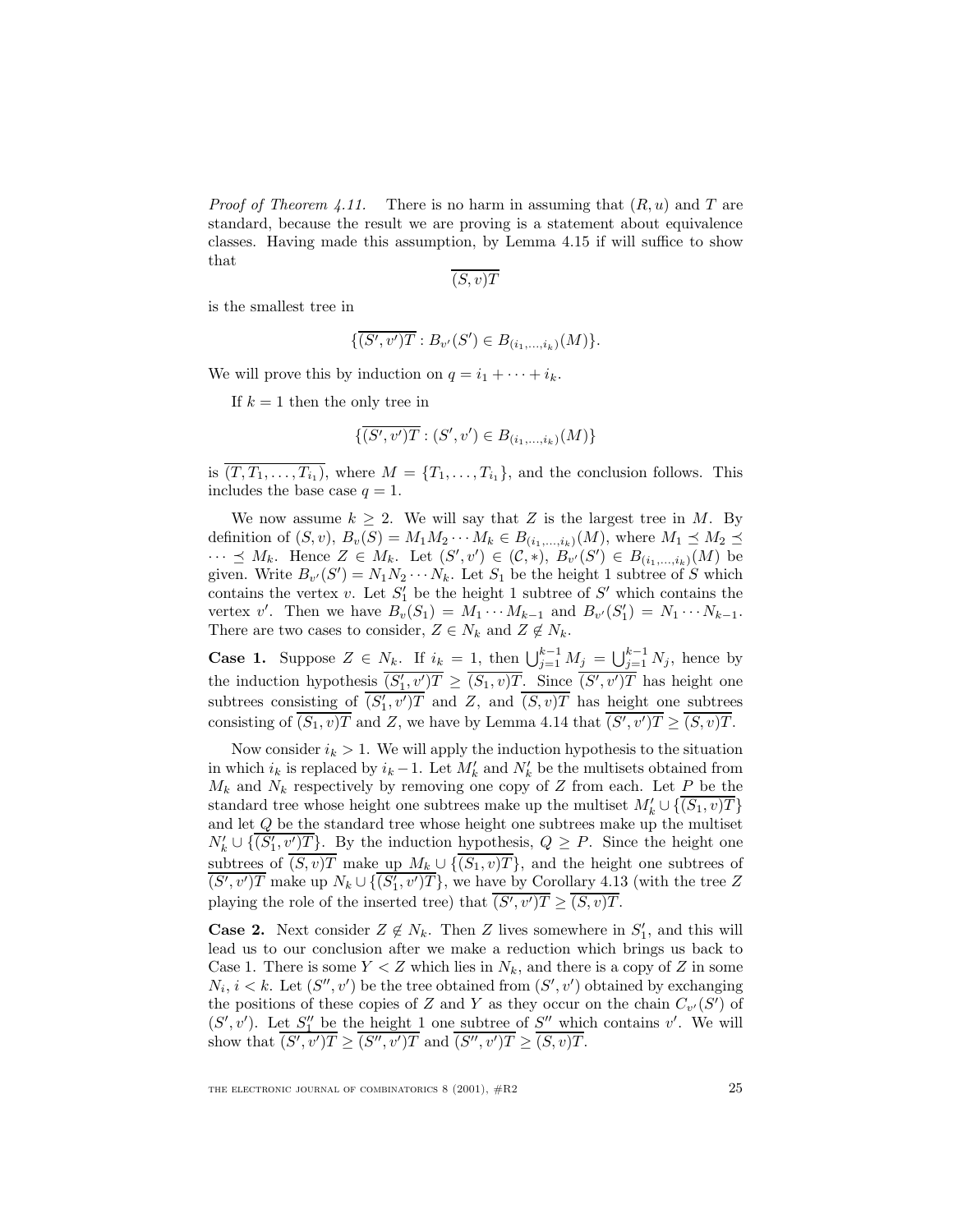The tree  $(S''_1, v')$  can be obtained from  $(S'_1, v')$  by replacing one copy of Z with Y along  $C_{v'}(S_1'')$ , and by Lemma 4.15, we can say that  $\overline{(S_1', v')T} \geq$  $(S_1'', v')T$ . Moreover, since  $\overline{(S_1', v')T}$  contains Z as a proper subtree and Z is the largest tree in M,  $\overline{(S'_1, v')T}$  is larger than any tree in M. Hence  $\overline{(S'_1, v')T}$  is a height one subtree of  $(S', v')T$  which is at least as large (in fact it is strictly larger) than any height one subtree of  $(S'', v')T$ . Hence  $(S', v')T \geq (S'', v')T$ , because the word consisting of the height 1 subtrees of  $(S', v')T$  is at least as large as the word consisting of the height 1 subtrees of  $(S'', v')T$  in lexicographic order. If we write  $B_{v'}(S'') = N'_1 N'_2 \cdots N'_k$ , then we have  $Z \in N'_k$  by construction. By Case 1 considered above, we have  $(S'', v')T \geq (S, v)T$ . Hence  $(S', v')T \geq$  $(S, v)T$ . This completes the proof.  $\Box$ 

Let  $X$  be a finite set of standard Catalan trees. Let  $L$  be a linear combination of the form

$$
L = \sum_{T \in X} \alpha(T) \text{sum}(T),
$$

where each  $\alpha(T)$  is a non-zero scalar. We will say that the leading term of L is the smallest tree in X. We can combine Theorem 4.8 with Theorem 4.11 to obtain the following result:

**Theorem 4.16.** *Let* M *be a multiset of standard Catalan trees of cardinality* r, let  $(i_1,\ldots,i_k)$  be a partition of r, let  $(R,u)$  be a marked Catalan tree and T *an unmarked Catalan tree. Then*

$$
sum(R, u) \left( \sum_{(S, v) \in CH_{(i_1, ..., i_k)} \circ M} (S, v) \right) sum(T)
$$

*is a linear combination over equivalence classes of Catalan trees with leading term*

$$
\overline{(R,u)(S,v)T},
$$

*where* (S,v) *is that unique standard tree which satisfies*

$$
B_v(S) = M_1 \cdots M_k \in B_{(i_1,\ldots,i_k)}(M)
$$

and  $M_1 \preceq \cdots \preceq M_k$ .

Having established the basic vocabulary and combinatorial properties of Catalan trees, we move on to identify those properties of Catalan trees which enable us to prove Theorem 1.1.

## **5 Applications to the Jacobian Conjecture**

We will refer to any unmarked standard tree  $T$  for which there exists a vertex  $v \in V_E(T)$  such that  $B_v(T) = M_1 \cdots M_j$  and  $M_a \preceq \cdots \preceq M_{a+k-1}$  for some a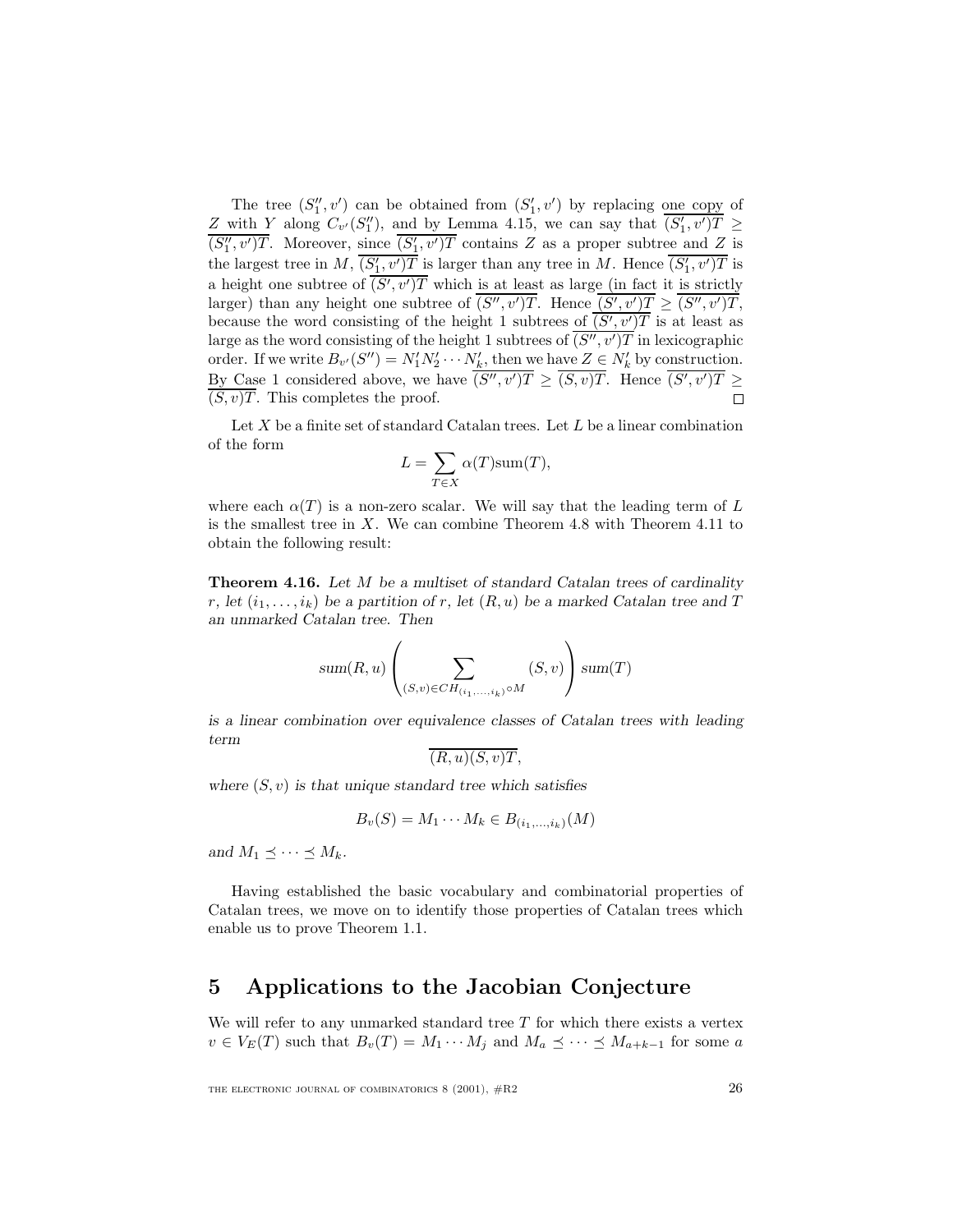as being  $k$ -good. Any standard tree which is not  $k$ -good is termed  $k$ -bad. If  $(T, v)$  is a marked tree such that  $M_v(T)$  consists of standard trees and  $B_v(T)$  =  $M_1 \cdots M_k$  and  $M_1 \preceq \cdots \preceq M_k$ , we will refer to  $(T, v)$  as being especially kgood. Every k-good tree T can be factored as  $T = (Q, u)(R, v)S$ , where  $(R, v)$ is especially  $k$ -good. Theorem 4.16 tells us that given this decomposition of  $T$ , the leading term of

sum
$$
(Q, u)
$$
 $\left( \sum_{(R', v') \in CH_{(i_1, ..., i_k)} \circ M} (R', v') \right)$ sum $(S)$  (5.1)

is T, where  $M = M_v(R)$ ,  $B_v(R) = M_1 \cdots M_k$ , and  $|M_j| = i_j$  for all j.

Every standard tree T with height  $\geq 2$  is 2-good: let  $v \in V_E(T)$  be such that height(v) = height(T). Write  $B_v(T) = M_1 M_2 \cdots M_k$ . Then  $M_1$  consists of height 0 trees, hence  $M_1 \preceq M_2$ . Hence every standard tree T of height  $\geq 2$ occurs as the leading term of some linear combination of the type found in equation 5.1. Hence by Gaussian elimination we have

**Theorem 5.1.** *The set of linear combinations of the form*

$$
sum(Q, u) \left( \sum_{\substack{(R, v) \in CH_{(i_1, i_2)} \circ M \\ (Q, u)(R, v)S \in C_p}} (R, v) \right) sum(S)
$$

*spans the set*

$$
\{\text{sum}(T) : T \in \mathcal{C}_p \& \text{height}(T) \ge 2\}.
$$

Note that if the polynomial system  $H = (H_1, H_2, \ldots, H_n)$  is homogeneous of total degree d, then  $w_i(T) = 0$  for any tree T which has an internal vertex with out-degree other than d. Moreover, the weight of the tree

$$
T_1 = \bigotimes^{\bigcirc} C \bigotimes^{\bullet} C_d
$$

is

$$
w_i(T_1) = -H_i,
$$

the weight of the tree  $T_2 = (T_1, T_1, \ldots, T_1)$  is

$$
w_i(T_2) = (-1)^{d+1} H_i \circ H,
$$

the weight of the tree  $T_3 = (T_2, T_2, \ldots, T_2)$  is

$$
w_3(T_3) = (-1)^{d^2 + d + 1} H_i \circ H \circ H,
$$

and so on. If we combine Theorem 5.1 with Theorem 4.8 and Corollary 4.10, we obtain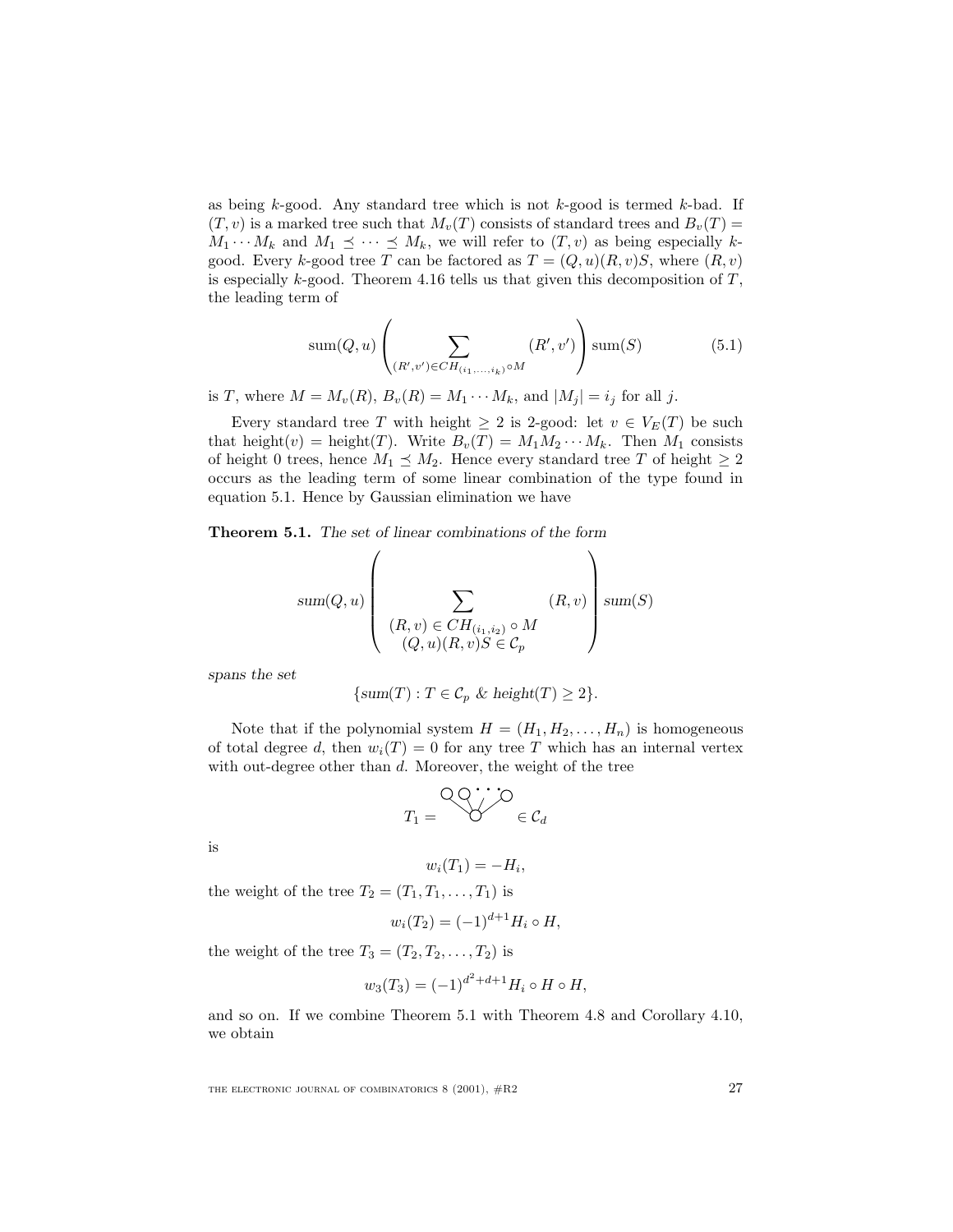**Theorem 5.2.** *If*  $H_i$  *is homogeneous of degree d for each i and*  $(\frac{\partial H_i}{\partial x_j})^2 = 0$ *, then*  $w_i[T] = 0$  *for all*  $T \in \mathcal{C}$  *such that height* $(T) \geq 2$ *. Hence the inverse of*  $F = (x_1 + H_1, x_2 + H_2, \ldots, x_n + H_n)$  *is*  $G = (x_1 - H_1, x_2 - H_2, \ldots, x_n - H_n)$ *and*  $H \circ H = 0$ *.* 

We will define the set  $\beta$  of binary Catalan trees as those Catalan trees all of whose internal vertices have out-degree equal to two. Our remaining task is to prove the following result about binary Catalan trees:

**Theorem 5.3.** *The set of linear combinations of the form*

$$
sum(Q, u) \left(\sum_{\substack{(R, v) \in CH_{(1,1,1)} \circ M \\ (Q, u)(R, v)S \in \mathcal{B}_p}} (R, v)\right) sum(S) \qquad (5.2)
$$

*spans the set*

$$
\{sum(T) : T \in \mathcal{B}_p\}
$$

*whenever*  $p \geq 7$ *.* 

If we combine Theorem 5.3 with Theorem 4.8 and Corollary 4.10, we obtain

**Theorem 5.4.** *If*  $H_i$  *is homogeneous of total degree* 2 *for each i and*  $(\frac{\partial H_i}{\partial x_j})^3 = 0$ *then*  $w_i[T] = 0$  *for all*  $T \in \bigcup_{p=7}^{\infty} \mathcal{B}_p$ *. Hence the inverse of*  $F = (x_1 + H_1, x_2 +$  $H_2, \ldots, x_n + H_n$ ) is a polynomial system of degree  $\leq 6$  and  $H \circ H \circ H = 0$ .

In order to prove Theorem 5.3, we will first list a few easily verified facts about standard binary Catalan trees. We will omit the proof of Lemmas 5.5 through 5.7.

**Lemma 5.5.** *The binary tree*

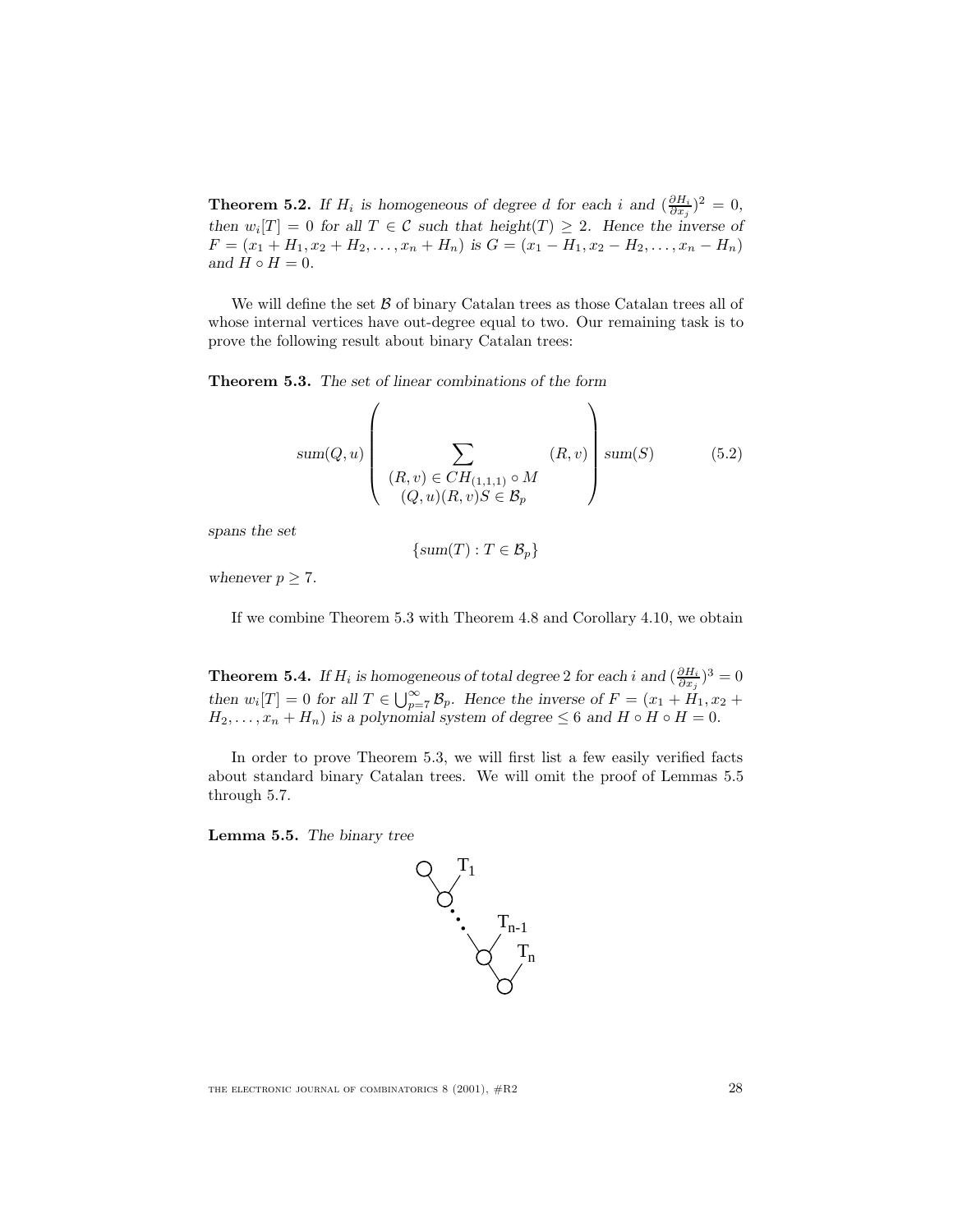*is standard if and only if*  $T_1 = \bigcirc$ , each  $T_i$  *is standard, and* 



*for all*  $1 \leq k < n$ *.* 





*is standard and has greater than*  $2^k$  *external vertices, then*  $n > k$ *.* 

**Lemma 5.7.** *Every subtree of a* k*-bad tree is* k*-bad.*

**Lemma 5.8.** *Let*  $T$  *be a 3-bad standard binary tree with*  $\geq 7$  *external vertices. Then*



*where*

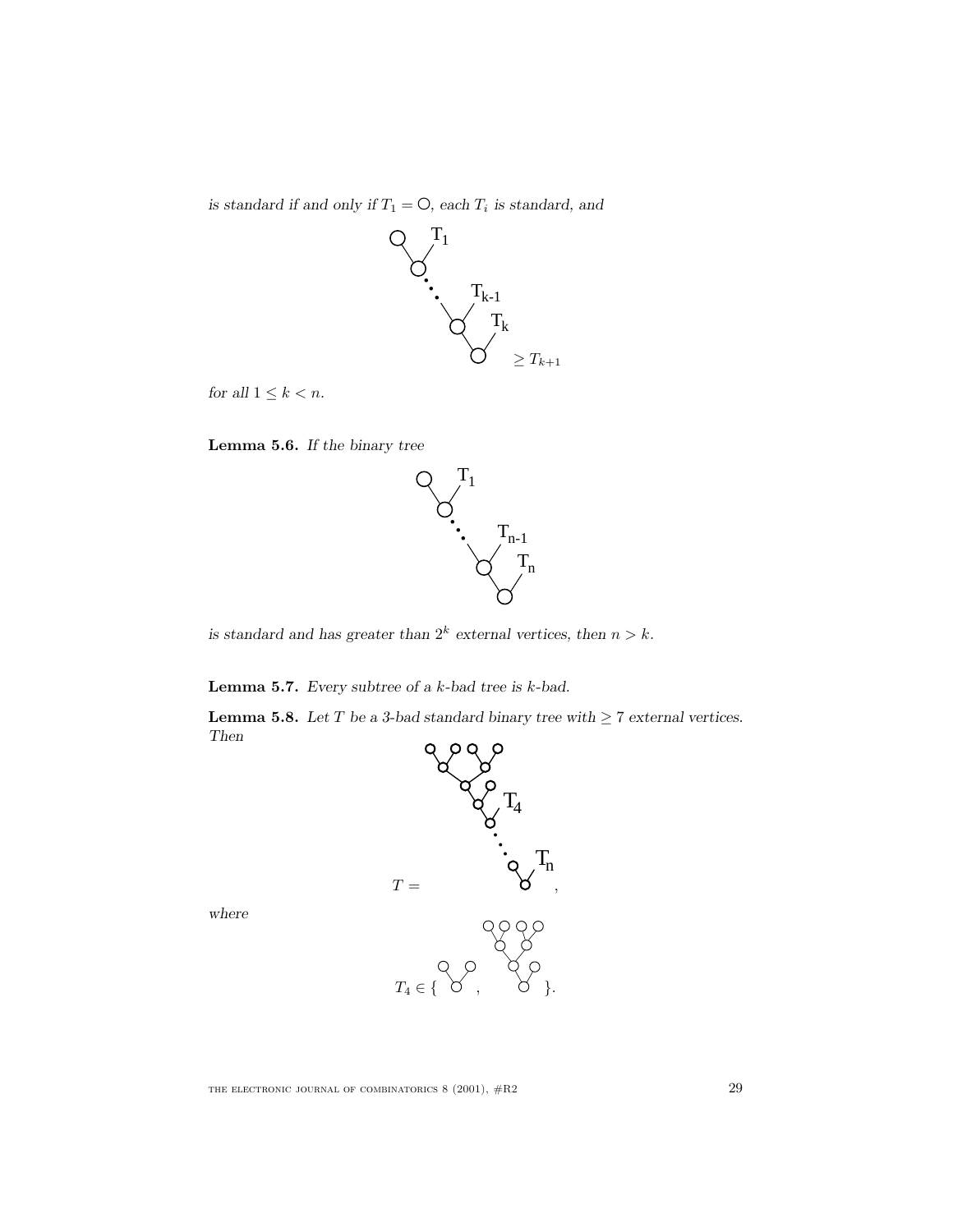Proof. By Lemma 5.6, we know that



for some  $n \geq 3$ . By Lemma 5.5,  $T_1 = \circ$ . Since T is 3-bad,  $T_2$  cannot be equal to  $\circ$ . By Lemma 5.5,



Hence

$$
T_2 = \bigotimes^{\mathcal{O}}.
$$

Since T is 3-bad, the only choice for  $T_3$  is  $T_3 = \circ$ . Since T has at least seven vertices,  $n \geq 4$ . We now have



By Lemma 5.5,



That leaves us with

T<sup>4</sup> ∈ { , , , , , , }.

By Lemma 5.7,  $T_4$  is 3-bad Hence



THE ELECTRONIC JOURNAL OF COMBINATORICS  $8$  (2001),  $\#R2$  30

 $\Box$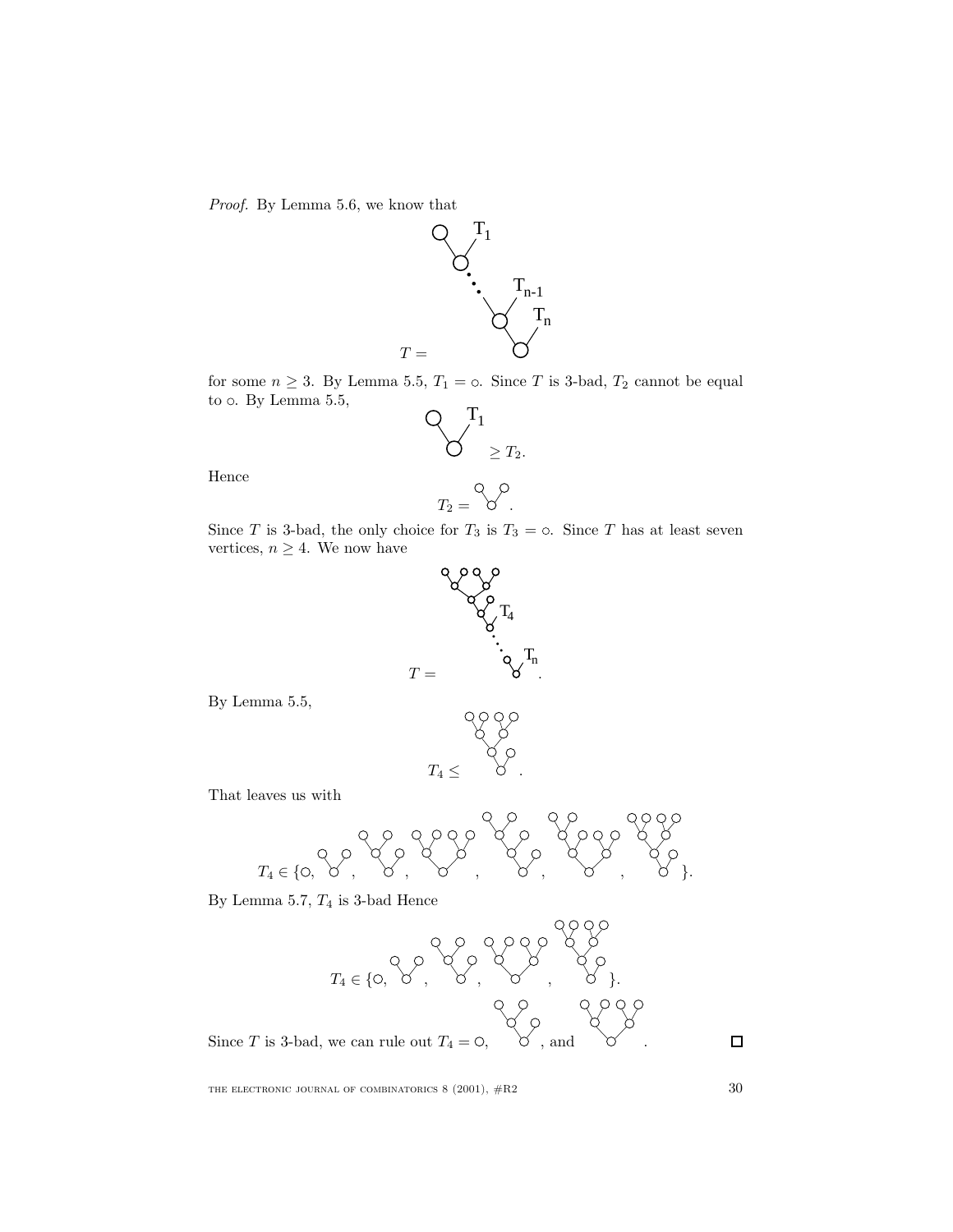*Proof of Theorem 5.3.* Every standard 3-good binary tree  $T$  has a factorization of the form  $T = (Q, u)(R, v)S$ , where  $(R, v)$  is especially 3-good. Therefore T occurs as the leading term in a linear combination of the type found in 5.2. We will call such linear combinations 3-good combinations. Hence we only need to show that every standard 3-bad binary tree having  $\geq 7$  vertices occurs as the leading term of some linear combination of 3-good combinations. By Gaussian elimination this will imply that every expression of the form  $sum(T)$ ,  $T \in \bigcup_{p=7}^{\infty} \mathcal{B}_p$ , lies in the span of all 3-good combinations.

By Lemma 5.8, every 3-bad standard binary tree having  $\geq 7$  vertices factors as either  $(R, v)T_1$  or  $(R, v)T_2$  for some marked tree  $(R, v)$ , where



and



If we can show that  $T_1$  is the leading term of a linear combination of 3-good combinations of the form

$$
\sum_i \alpha_i L_i
$$

and that  $T_2$  is the leading term of a linear combination of 3-good combinations of the form

$$
\sum_i \beta_i L_i,
$$

then every 3-bad standard binary tree with  $\geq 7$  vertices will appear as the leading term in an expression of the form

$$
\sum_i \alpha_i \cdot \text{sum}(R, v) L_i
$$

or

$$
\sum_{i} \beta_i \cdot \text{sum}(R, v) L_i,
$$

both of which are linear combinations of 3-good combinations. Note that we are using Lemma 4.15 to say that if the leading term of  $\sum_i \gamma_i L_i$  is T, then the leading term of  $\sum_i \gamma_i \cdot \text{sum}(R, v)L_i$  is  $(R, v)T$ .

The next smallest standard binary tree before  $T_1$  is

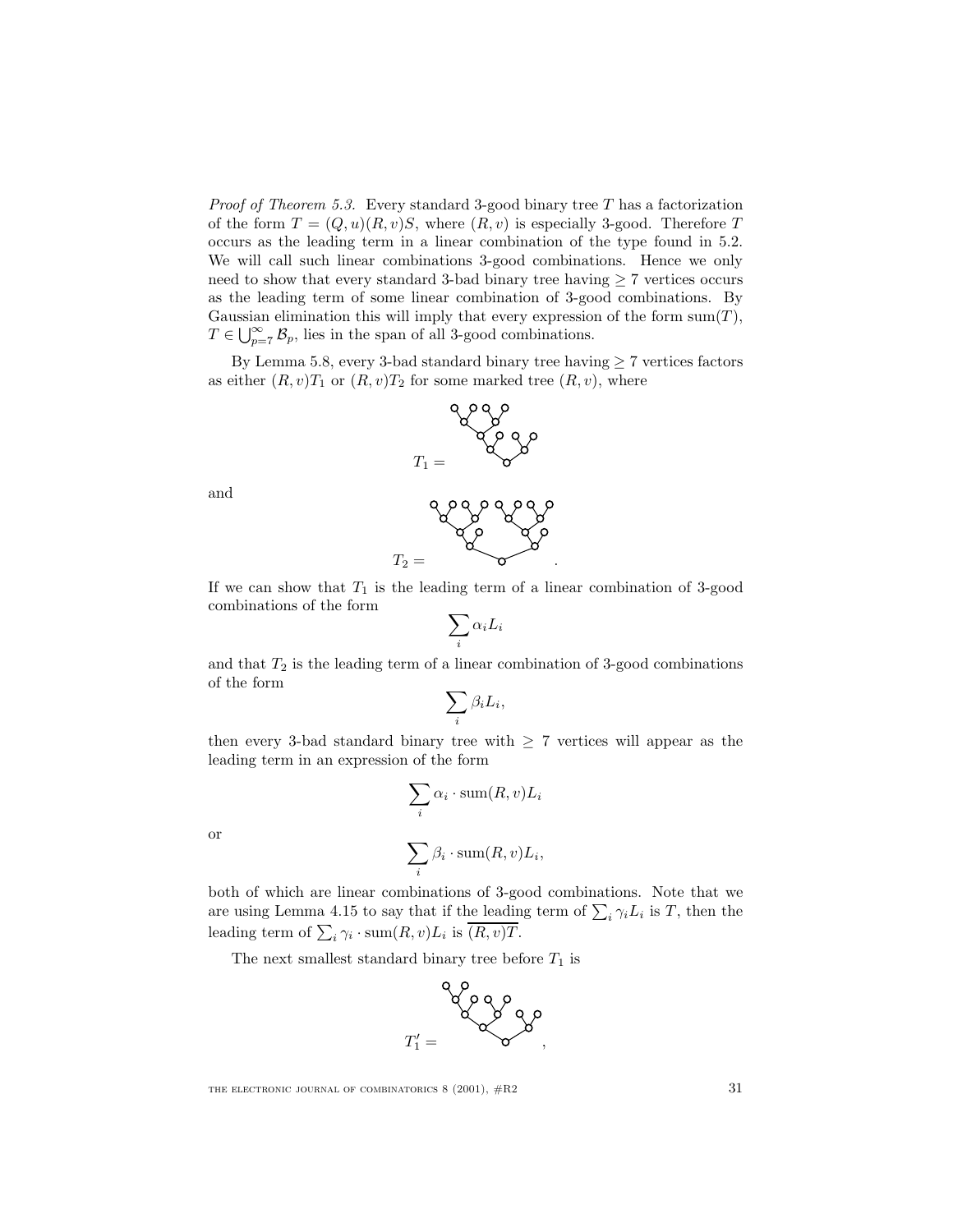which is 3-good.  $T'_1$  can be factored in two ways:

$$
T_1' = (\begin{matrix} \bullet & \bullet & \bullet \\ \bullet & \bullet & \end{matrix})(\begin{matrix} \bullet & \bullet & \bullet \\ \bullet & \bullet & \bullet \\ \bullet & \bullet & \end{matrix})(\bullet)
$$

and

$$
T_1' = (\bullet) (\hspace{1cm} \bullet) (\hspace{1cm} \bullet)
$$

Hence  $T_1'$  is the leading term of both

$$
L_1 = \text{sum}(\bigotimes^{\mathbf{Q},\mathbf{O}})\left(\sum_{(R,v)\in CH_{(1,1,1)}\circ\{0,0,\cdots\}}(R,v)\right)\text{sum}(\mathbf{O})
$$

and

$$
L_2 = \text{sum}(\bullet) \left( \sum_{(R,v) \in CH_{(1,1,1)} \circ \{ \diamondsuit \diamondsuit, \diamondsuit \diamondsuit} (R,v) \right) \text{sum}(\bullet).
$$

By Theorem 4.8, we can compute

$$
L_1 = \frac{3!}{3}(4 \cdot \text{sum}(T_1') + 2 \cdot \text{sum}(T_1) + \text{sum}(T_2 \cdot \text{sum}(T_1'))
$$

and

$$
L_2 = \frac{3!}{1} \mathrm{sum}(T_1').
$$

Hence

$$
\begin{array}{c} \mathsf{Q} \text{ } \mathsf{O} \\ \text{ } \mathsf{Q} \text{ } \mathsf{O} \\ \text{ } \mathsf{6} L_1 - 8 L_2 = 24 \cdot \mathrm{sum}(T_1) + 12 \cdot \mathrm{sum}( \text{ } \text{ } \mathsf{S} \text{ } \mathsf{O} \text{ } \mathsf{O} \text{ } \mathsf{)} ) \end{array}
$$

is a linear combination with leading term  $T_1$  and is in the span of all 3-good combinations.

The next smallest standard binary Catalan tree before  $T_2$  is

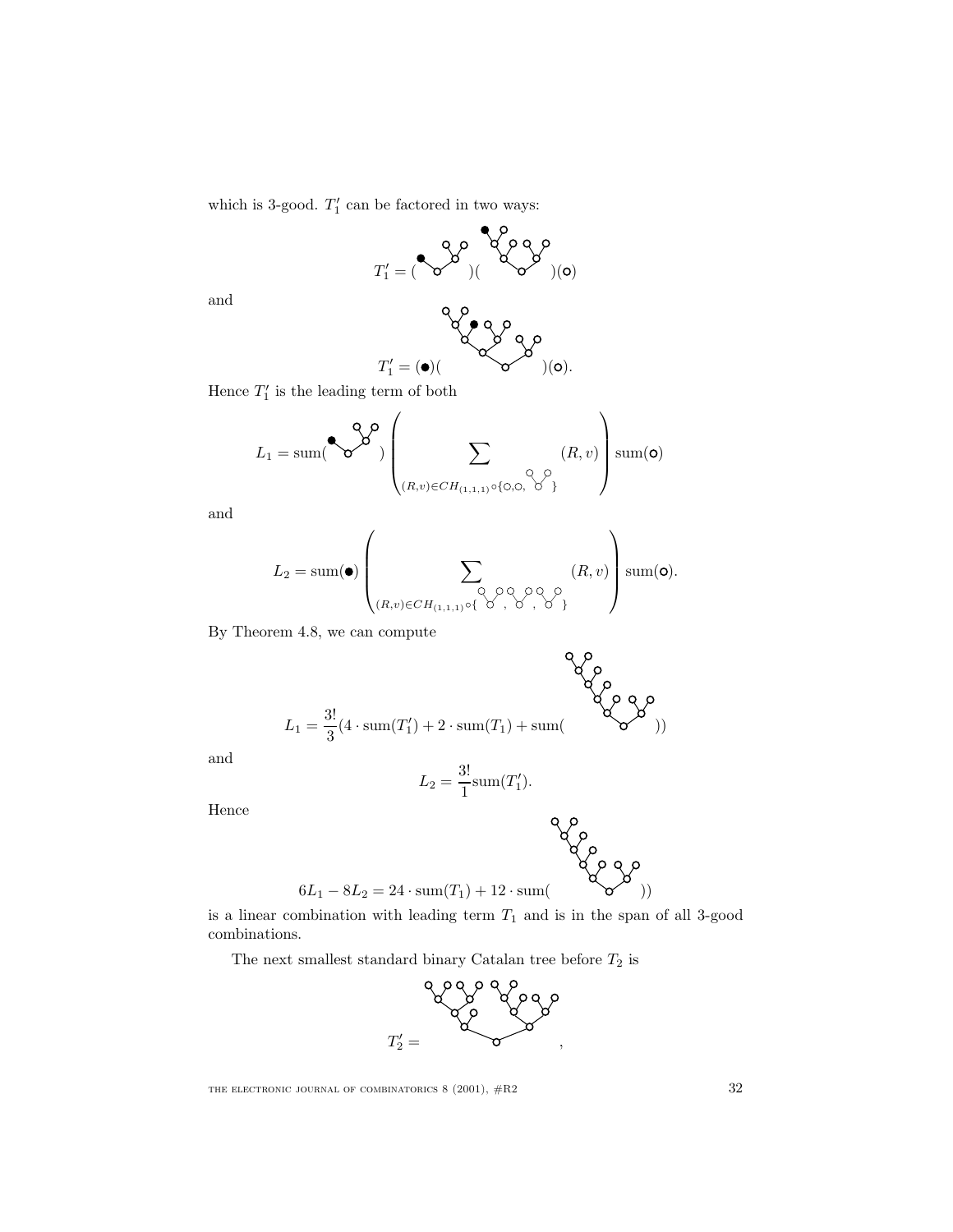which is 3-good.  $T_2'$  can be factored in two ways:



and



Hence  $T_2'$  is the leading term of both

$$
L_3 = \text{sum}\left(\sum_{(R,v)\in CH_{(1,1,1)}\circ\{0,0,\bigvee\limits^{\circ}\}}(R,v)\right)\text{sum}(\mathbf{O})
$$

and

L<sup>4</sup> = sum( ) X (R,v)∈CH(1,1,1)◦{ , , } (R,v) sum( ).

By Theorem 4.8, we can compute

$$
L_3 = \frac{3!}{3}(2 \cdot \text{sum}(T'_2) + 4 \cdot \text{sum}(T_2) + \text{sum}(T'_3))
$$

and

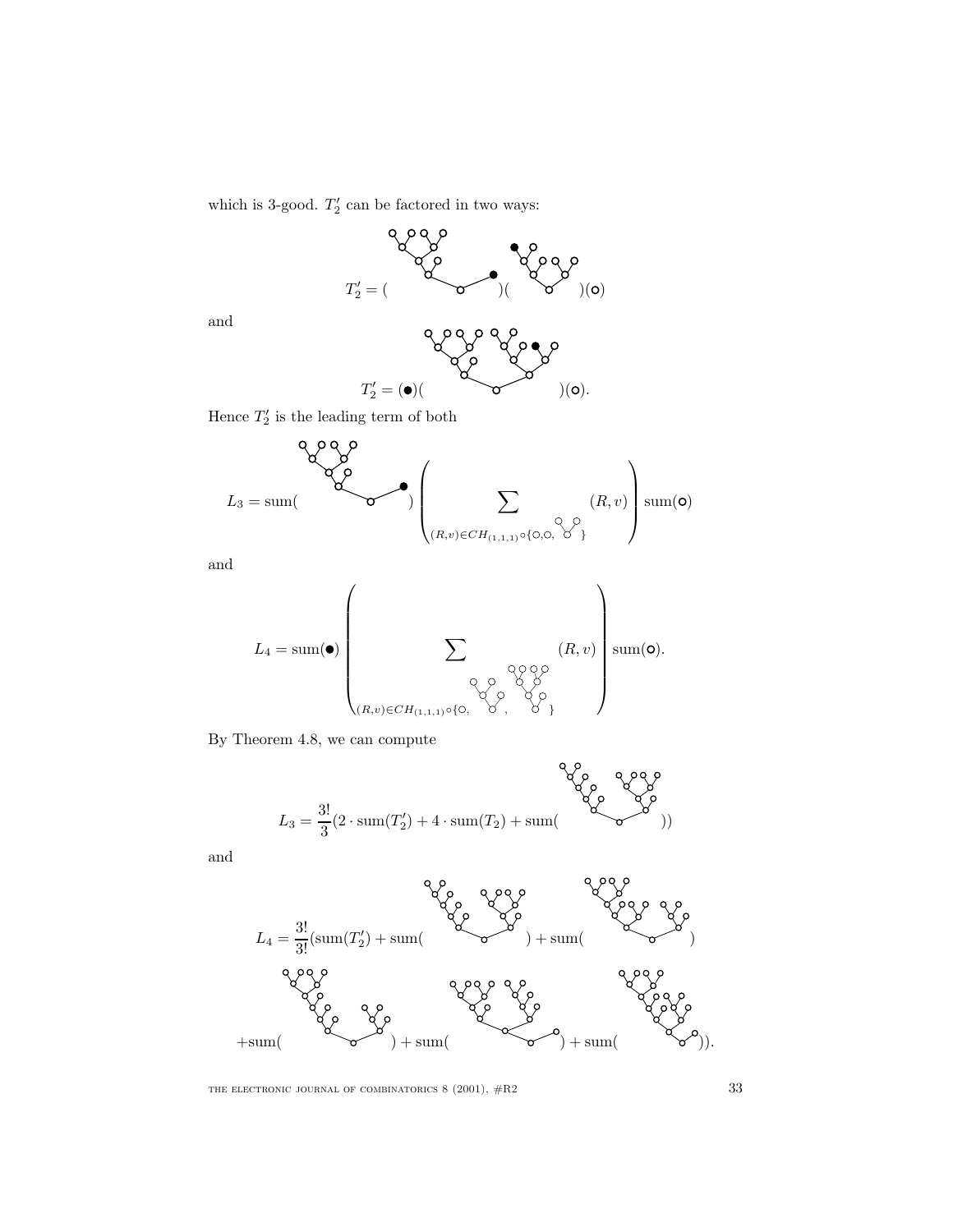Hence



is a linear combination with leading term  $T_2$  and is in the span of all 3-good combinations. This completes the proof of Theorem 5.3. П

## **6 Conclusion**

We have seen that combinatorial properties of Catalan trees translate into algebraic properties of the formal power series inverse of a system of polynomials. In particular, formal sums over equivalence classes of binary trees having a sufficiently large number of vertices can be expressed in terms of 3-good combinations, and this gives rise to the conclusion that weighted sums over equivalence classes of trees are equal to zero when certain algebraic conditions on the weight function are met. An advantage to working with trees is that we can ignore the nature of the weights. On the other hand, perhaps we omit vital information when we do so.

Since the Jacobian conjecture is true for quadratic systems of polynomials, it seems worthwhile to pursue a combinatorial proof of this fact using binary Catalan trees. One conjecture we can make is

**Conjecture 6.1.** *The set of linear combinations of the form*

$$
sum(Q, u) \left( \sum_{\substack{(R, v) \in CH_{1^k} \circ M \\ (Q, u)(R, v)S \in \mathcal{B}_p}} (R, v) \right) sum(S) \tag{6.1}
$$

*spans the set*

 $\{sum(T) : T \in \mathcal{B}_n\}$ 

whenever  $p \ge f(k)$  ( $f(k)$  to be determined).

We have numerical evidence to suggest that the ratio of the number of  $k$ -bad standard binary trees in  $\mathcal{B}_p$  to the total number of standard trees in  $\mathcal{B}_p$  decreases